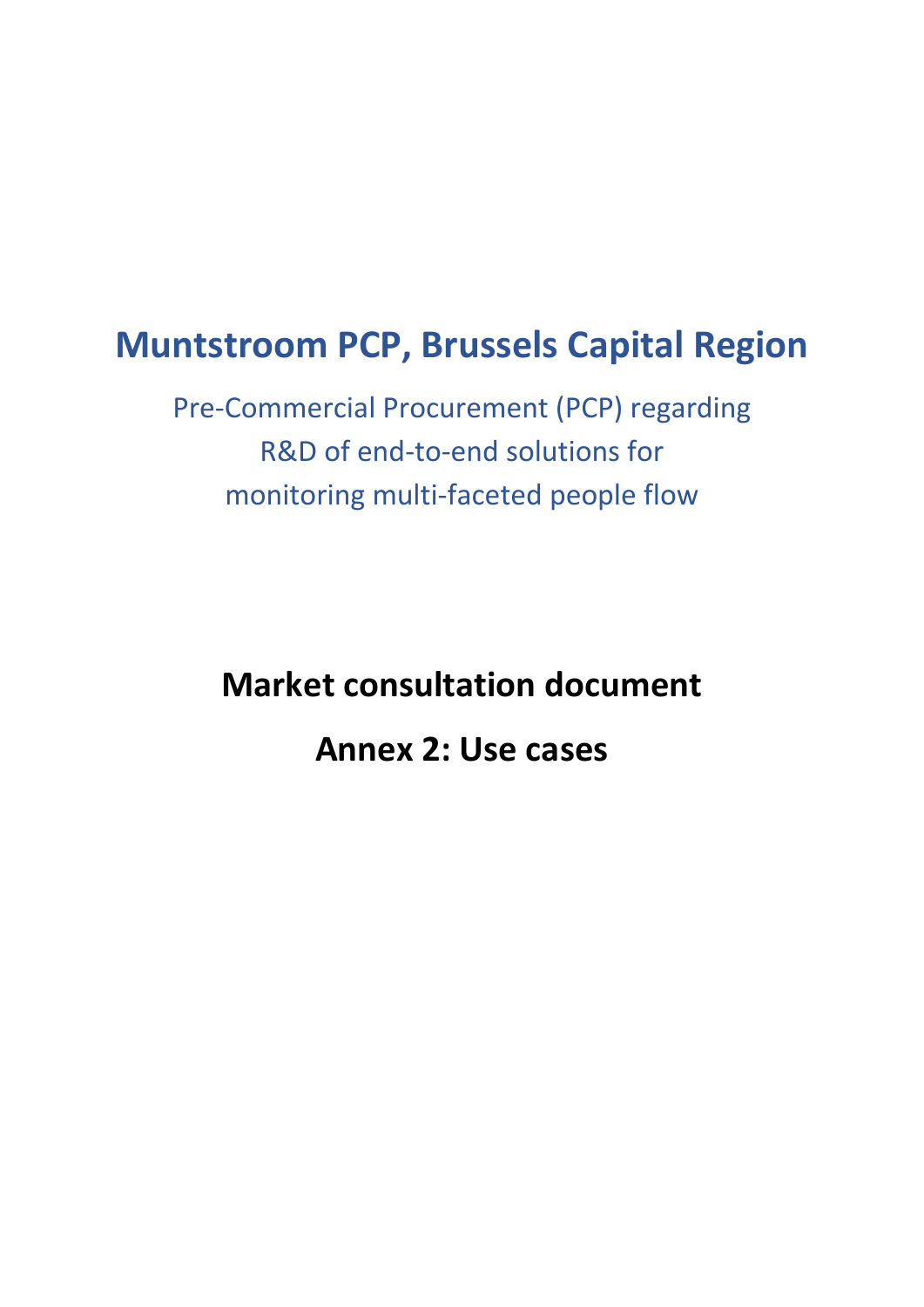## Content

| $\mathbf{1}$   |      |                                                                         |  |  |
|----------------|------|-------------------------------------------------------------------------|--|--|
|                | 1.1  |                                                                         |  |  |
|                | 1.2  |                                                                         |  |  |
|                | 1.3  |                                                                         |  |  |
| $\overline{2}$ |      |                                                                         |  |  |
|                | 2.1  |                                                                         |  |  |
|                | 2.2  |                                                                         |  |  |
|                | 2.3  |                                                                         |  |  |
|                | 2.4  |                                                                         |  |  |
|                | 2.5  |                                                                         |  |  |
|                | 2.6  |                                                                         |  |  |
|                | 2.7  | Mobility hub analytics: transfers via gates, platforms and corridors 11 |  |  |
|                | 2.8  |                                                                         |  |  |
|                | 2.9  |                                                                         |  |  |
|                | 2.10 |                                                                         |  |  |
|                | 2.11 |                                                                         |  |  |
|                | 2.12 |                                                                         |  |  |
|                | 2.13 |                                                                         |  |  |
|                | 2.14 |                                                                         |  |  |
|                | 2.15 |                                                                         |  |  |
|                | 2.16 |                                                                         |  |  |
|                |      |                                                                         |  |  |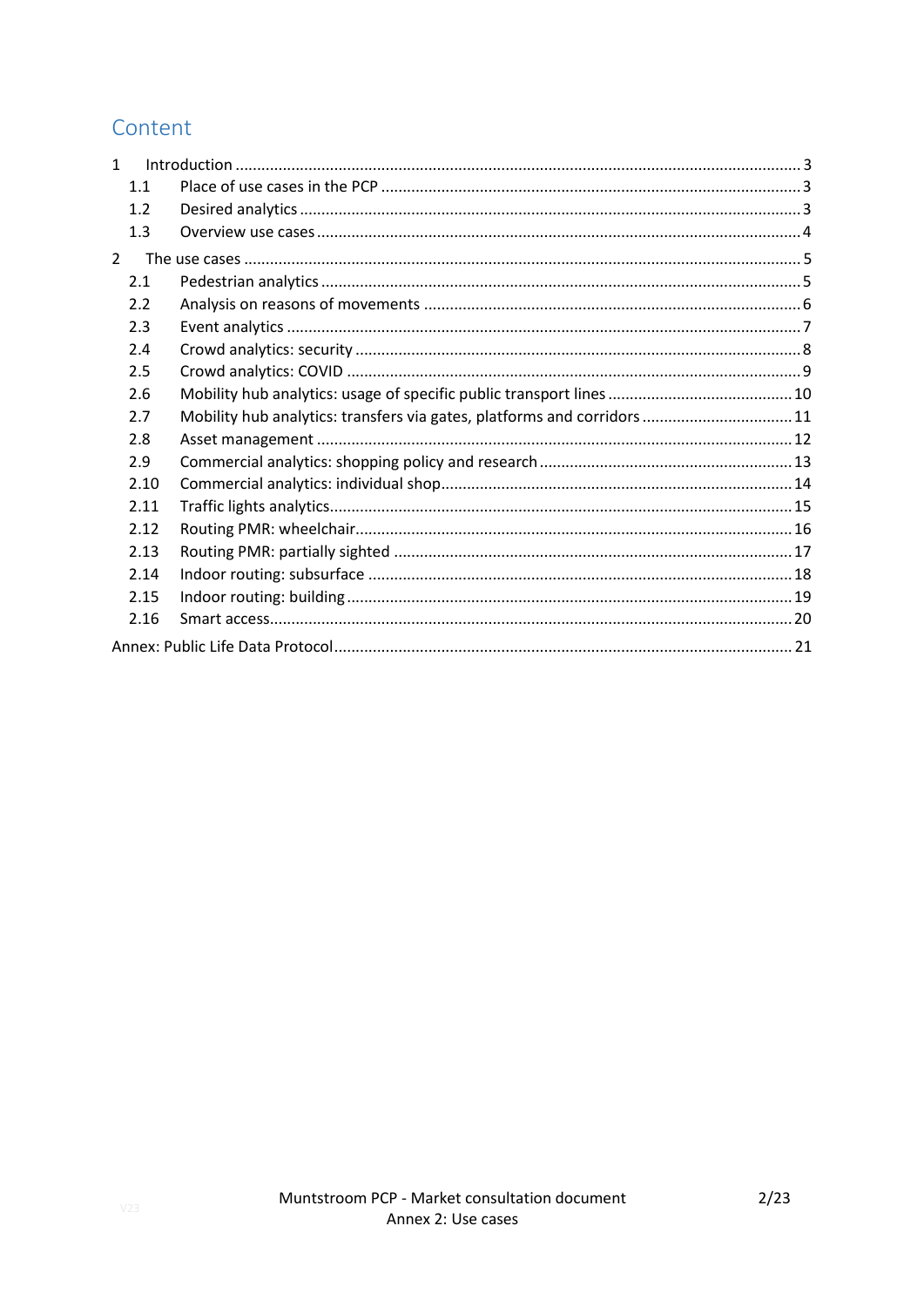## <span id="page-2-0"></span>1 Introduction

### <span id="page-2-1"></span>1.1 Place of use cases in the PCP

During PCP-phase 3 (the Living Lab-phase) the functioning of the developed prototypes from PCPphase 2 will be tested by means of use cases. The foreseen location of the Living Lab is on, under and around the Brussels Place de la Monnaie / Muntplein. See Annex 1 of this Market consultation document.

### <span id="page-2-2"></span>1.2 Desired analytics

The following figure was used to define the desired analytics for the analytics use cases.



*Figure 1: How big data is analysed (source: Agoria white paper Data, 2018)*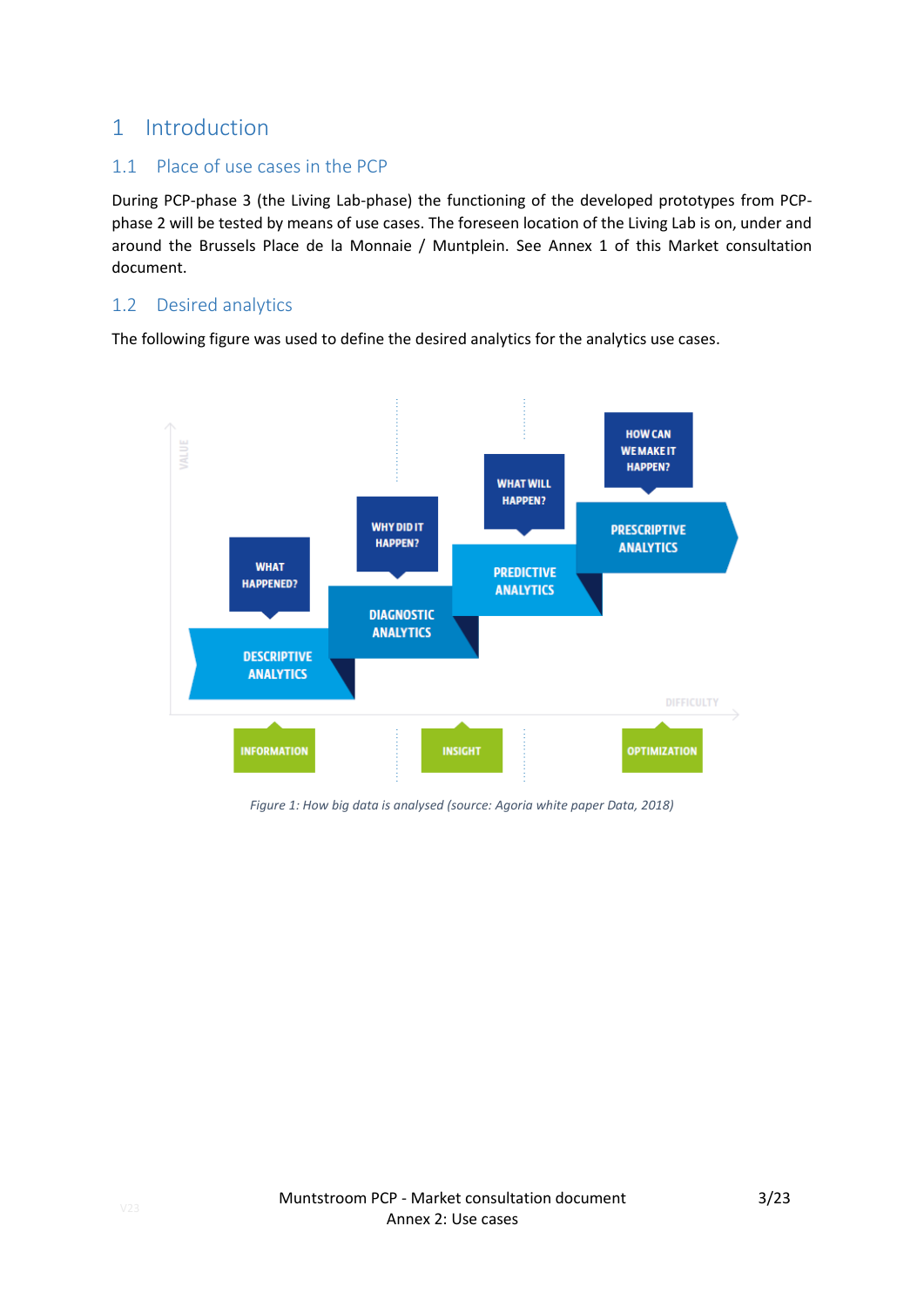### <span id="page-3-0"></span>1.3 Overview use cases

|           |    | <b>Use case</b>                                                        | <b>Subject</b>                                                                                                                   |
|-----------|----|------------------------------------------------------------------------|----------------------------------------------------------------------------------------------------------------------------------|
|           | 1. | Pedestrians analytics                                                  | Understanding "the" pedestrian.                                                                                                  |
|           | 2. | Analysis on reasons of<br>movements                                    | Understand why pedestrians move around.                                                                                          |
|           | 3. | Event analytics                                                        | Understanding the behaviour of pedestrians<br>that visit events (specific zones and specific<br>time horizon).                   |
|           | 4. | Crowd analytics: security                                              | Understand and react to security issues.                                                                                         |
| Analytics | 5. | Crowd analytics: COVID                                                 | Understand and react to social distancing<br>issues.                                                                             |
|           | 6. | Mobility hub analytics:<br>usage of specific public<br>transport lines | Quantify the alighting, onboardings, people<br>onboard and interchanges.                                                         |
|           | 7. | Mobility hub analytics:<br>transfers                                   | Understand how travellers transfer between<br>public transport lines.                                                            |
|           | 8. | Asset management                                                       | Understand how pedestrians / travellers make<br>use of assets.                                                                   |
|           | 9. | Commercial analytics:<br>shopping policy and<br>research               | Understand the vitality of a street,<br>its<br>commercial attractiveness and the commercial<br>potential of a specific location. |
|           |    | 10. Commercial analytics:<br>individual shop                           | Understand the relation between the people<br>flow and individual marketing strategies.                                          |
|           |    | 11. Traffic light analytics                                            | Understand the impact of traffic lights on<br>people flow and indicators like safety.                                            |
|           |    | 12. PMR routing: wheelchair                                            | Defining and testing step-free routes.                                                                                           |
| Routing   |    | 13. PMR routing:<br>partially sighted person                           | Defining and testing the routing of a partially<br>sighted person.                                                               |
|           |    | 14. Indoor routing:<br>subsurface                                      | Defining<br>and<br>routing<br>within<br>testing<br>underground corridors.                                                        |
|           |    | 15. Indoor routing: building                                           | Defining and testing routing within a building.                                                                                  |
| Access    |    | 16. Smart access                                                       | Testing the technologies to support different<br>business models.                                                                |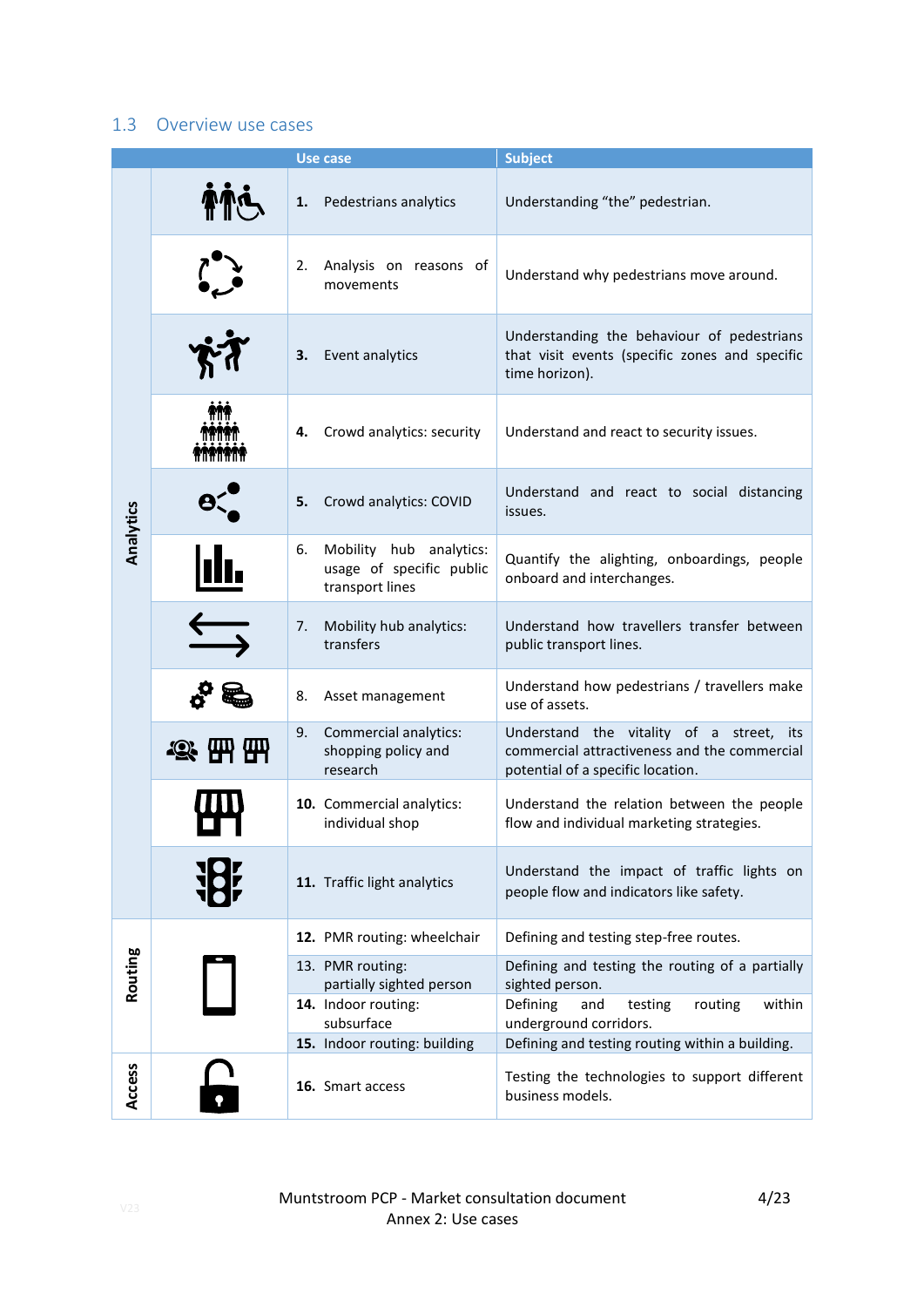## <span id="page-4-0"></span>2 The use cases

## <span id="page-4-1"></span>2.1 Pedestrian analytics

| <b>Topic</b>                       | <b>Description</b>                                                                                                                                                                                                                                                                                                 |
|------------------------------------|--------------------------------------------------------------------------------------------------------------------------------------------------------------------------------------------------------------------------------------------------------------------------------------------------------------------|
|                                    | Understanding "the" pedestrian.                                                                                                                                                                                                                                                                                    |
| <b>Explanation</b>                 | The Public Life Data Protocol (2017), see the Annex, describes different<br>features of pedestrians. Capturing and analysing those would be very<br>valuable for e.g. policies on pedestrians and persons with reduced<br>mobility (PRM).                                                                          |
| <b>Analytics</b>                   | Descriptive analytics                                                                                                                                                                                                                                                                                              |
| <b>Expected difficulty</b>         | High                                                                                                                                                                                                                                                                                                               |
| <b>Sort</b>                        | Mandatory                                                                                                                                                                                                                                                                                                          |
| <b>Basic requirements</b>          | Elaborate the subcategory "Staying" <sup>1</sup><br>٠<br>Elaborate the subcategory "Walking"<br>٠<br>Elaborate the subcategory "Running"<br>$\bullet$                                                                                                                                                              |
| <b>Bonus</b>                       | Elaborate the subcategory "Supported"<br>$\bullet$<br>Elaborate the subcategory "Carried"<br>$\bullet$<br>Elaborate the subcategory "Rolling"<br>$\bullet$<br>Identify the (percentage of) PRM<br>$\bullet$<br>Identify vehicles (bikes and scooters)<br>Visualise the number and nature of conflicts<br>$\bullet$ |
| <b>Typical</b><br>objects<br>input | See Annex: Public Life Data Protocol (2017)<br>$\bullet$<br>Definition of "conflicts"<br>Definition of "person with reduced mobility"<br>Definition of "vehicles"                                                                                                                                                  |

<sup>&</sup>lt;sup>1</sup> Not mentioned in the Public Life Data Protocol!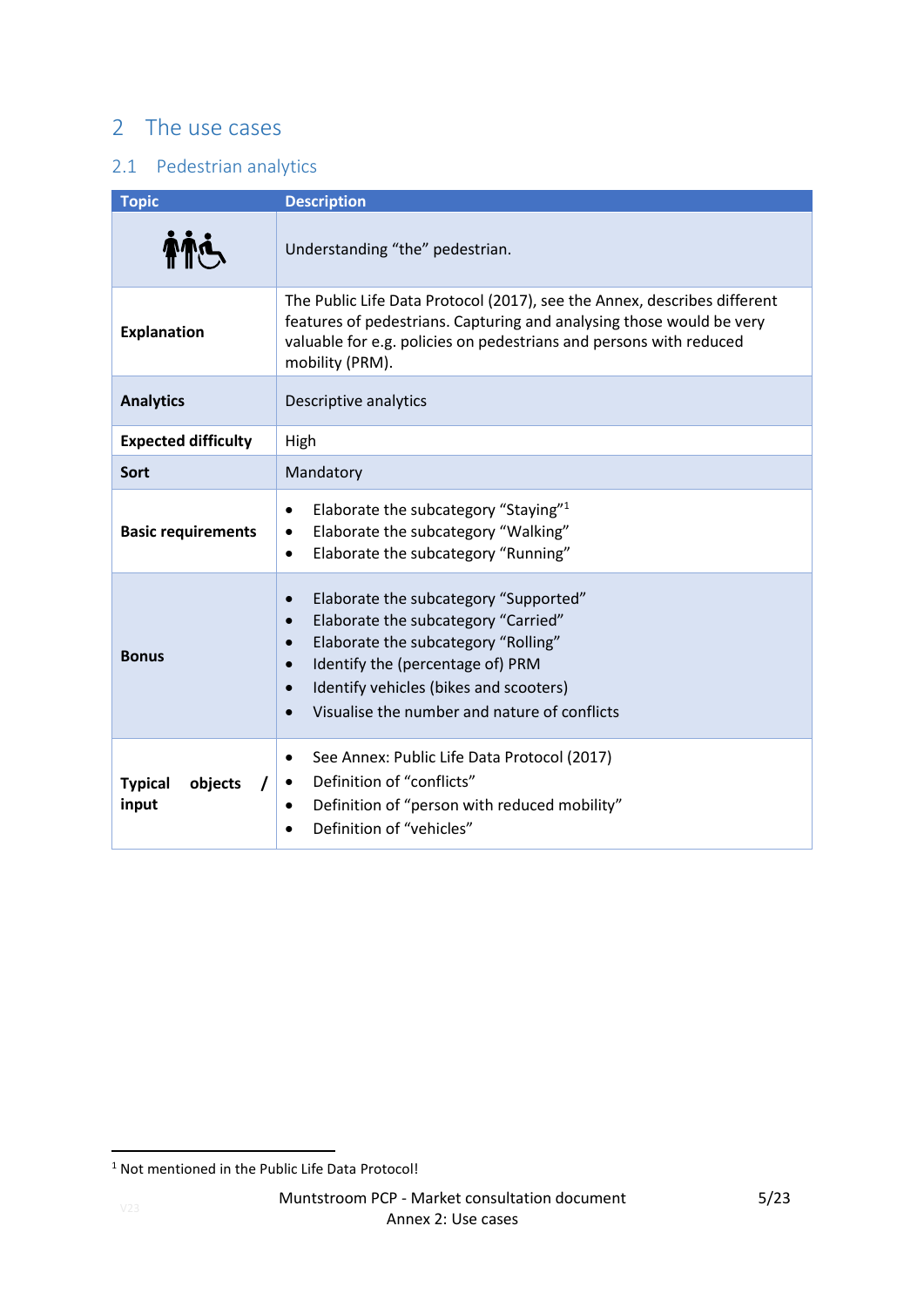### <span id="page-5-0"></span>2.2 Analysis on reasons of movements

| <b>Topic</b>                         | <b>Description</b>                                                                                                                                                                                                                                                                                                                                              |  |  |
|--------------------------------------|-----------------------------------------------------------------------------------------------------------------------------------------------------------------------------------------------------------------------------------------------------------------------------------------------------------------------------------------------------------------|--|--|
|                                      | Understand why pedestrians move around.                                                                                                                                                                                                                                                                                                                         |  |  |
| <b>Explanation</b>                   | Better understanding why people move helps to improve their trips.<br>Can we deduce the reasons why people move around from sensor data? Thus<br>without adding external data or performing physical surveys.                                                                                                                                                   |  |  |
| <b>Analytics</b>                     | Diagnostic analytics                                                                                                                                                                                                                                                                                                                                            |  |  |
| <b>Expected difficulty</b>           | High                                                                                                                                                                                                                                                                                                                                                            |  |  |
| <b>Sort</b>                          | Mandatory                                                                                                                                                                                                                                                                                                                                                       |  |  |
| <b>Basic requirements</b>            | Define the classic people flow scenario's with the most common<br>1.<br>movements on and around the square. For instance the chance that<br>pedestrians will use the (pré)metro after entering the gallery.<br>Define different types of pedestrians. <sup>2</sup><br>2.<br>Combine 1+2: Define a classic people flow scenario per type of<br>3.<br>pedestrians |  |  |
| <b>Bonus</b>                         | Identifying an attractor: an individual that other crowd members tend to<br>4.<br>follow.<br>Putting the movements on the Muntplein in a bigger picture of a<br>5.<br>displacement. $3$                                                                                                                                                                         |  |  |
| <b>Typical</b><br>objects /<br>input | Not applicable                                                                                                                                                                                                                                                                                                                                                  |  |  |

1

<sup>&</sup>lt;sup>2</sup> For instance workers (travel in rush hours), schools classes (travel in big groups), shoppers (with shopping bags), passers-by, local inhabitant, cyclists (with bikes), tourist (with backpacks or rolling cases).

<sup>&</sup>lt;sup>3</sup> For instance by making a link to the metro transfers that people make. Or the origin and destination of classic people flow scenario's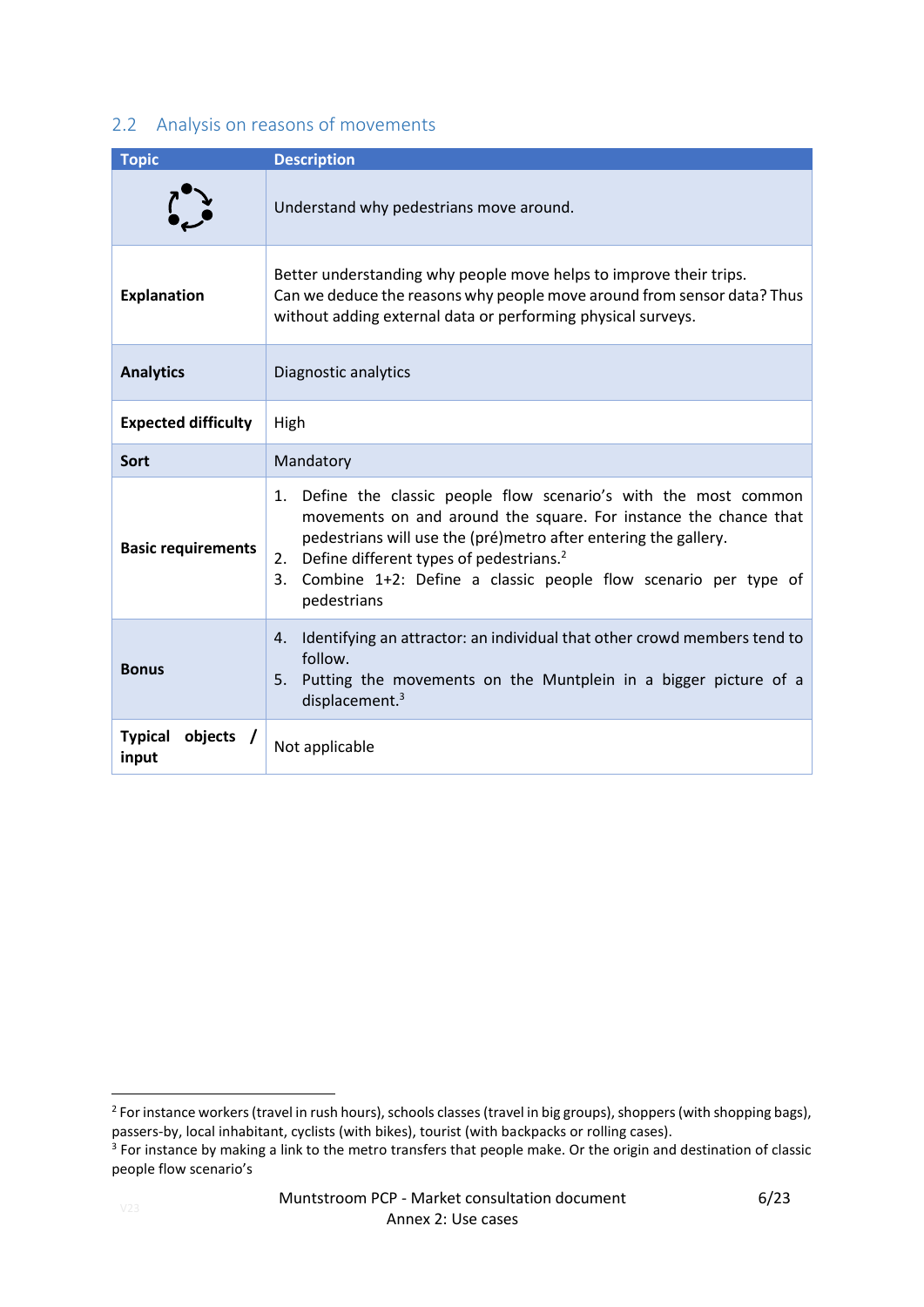## <span id="page-6-0"></span>2.3 Event analytics

| <b>Topic</b>                       | <b>Description</b>                                                                                                                                                                                                                                                                                                                                                                                                                                                           |
|------------------------------------|------------------------------------------------------------------------------------------------------------------------------------------------------------------------------------------------------------------------------------------------------------------------------------------------------------------------------------------------------------------------------------------------------------------------------------------------------------------------------|
|                                    | Understanding the behaviour of pedestrians that visit events (specific zones<br>and specific time horizon).                                                                                                                                                                                                                                                                                                                                                                  |
| <b>Explanation</b>                 | There is an event on the square or there are public works going on. Some<br>new objects will be placed and/or existing objects will be removed. This will<br>influence people flow.                                                                                                                                                                                                                                                                                          |
| <b>Analytics</b>                   | Diagnostic analytics<br>$\bullet$<br>Predictive analytics<br>$\bullet$<br><b>Prescription analytics</b><br>$\bullet$                                                                                                                                                                                                                                                                                                                                                         |
| <b>Expected difficulty</b>         | Average                                                                                                                                                                                                                                                                                                                                                                                                                                                                      |
| Sort                               | Mandatory                                                                                                                                                                                                                                                                                                                                                                                                                                                                    |
| <b>Basic requirements</b>          | Allow the removal and introduction of new objects on the maps,<br>٠<br>including information about them (name, sort, opening time,<br>entrances, )<br>Visualise the impact of the new structures<br>$\bullet$<br>On the normal usage of the square<br>$\circ$<br>On the shopping people flow<br>$\circ$<br>Visualise the impact of the events on the residence time <sup>4</sup><br>$\bullet$<br>Being able to add and remove sensors<br>$\bullet$                           |
| <b>Bonus</b>                       | Evaluation of the changes in the people flow (what is (un)desirable?)<br>$\bullet$<br>Suggestion of scenarios to:<br>$\bullet$<br>Frame what will happen if objects are added or removed<br>$\circ$<br>(predictive analytics)<br>Influence how changes will happen (prescription analytics)<br>$\circ$<br>Suggestion for a standard reporting within the framework of activity<br>$\bullet$<br>transport plans for activities involving more than 1 000 persons <sup>5</sup> |
| <b>Typical</b><br>objects<br>input | New structures<br>$\bullet$<br>Known obstacles on the square<br>$\bullet$                                                                                                                                                                                                                                                                                                                                                                                                    |
| <b>Possible routes</b>             | The Place the la Monnaie<br>$\bullet$                                                                                                                                                                                                                                                                                                                                                                                                                                        |

1

<sup>&</sup>lt;sup>4</sup> How much time a person spends in the area?

<sup>&</sup>lt;sup>5</sup> Ordonnantie houdende het Brussels Wetboek van Lucht, Klimaat en Energiebeheersing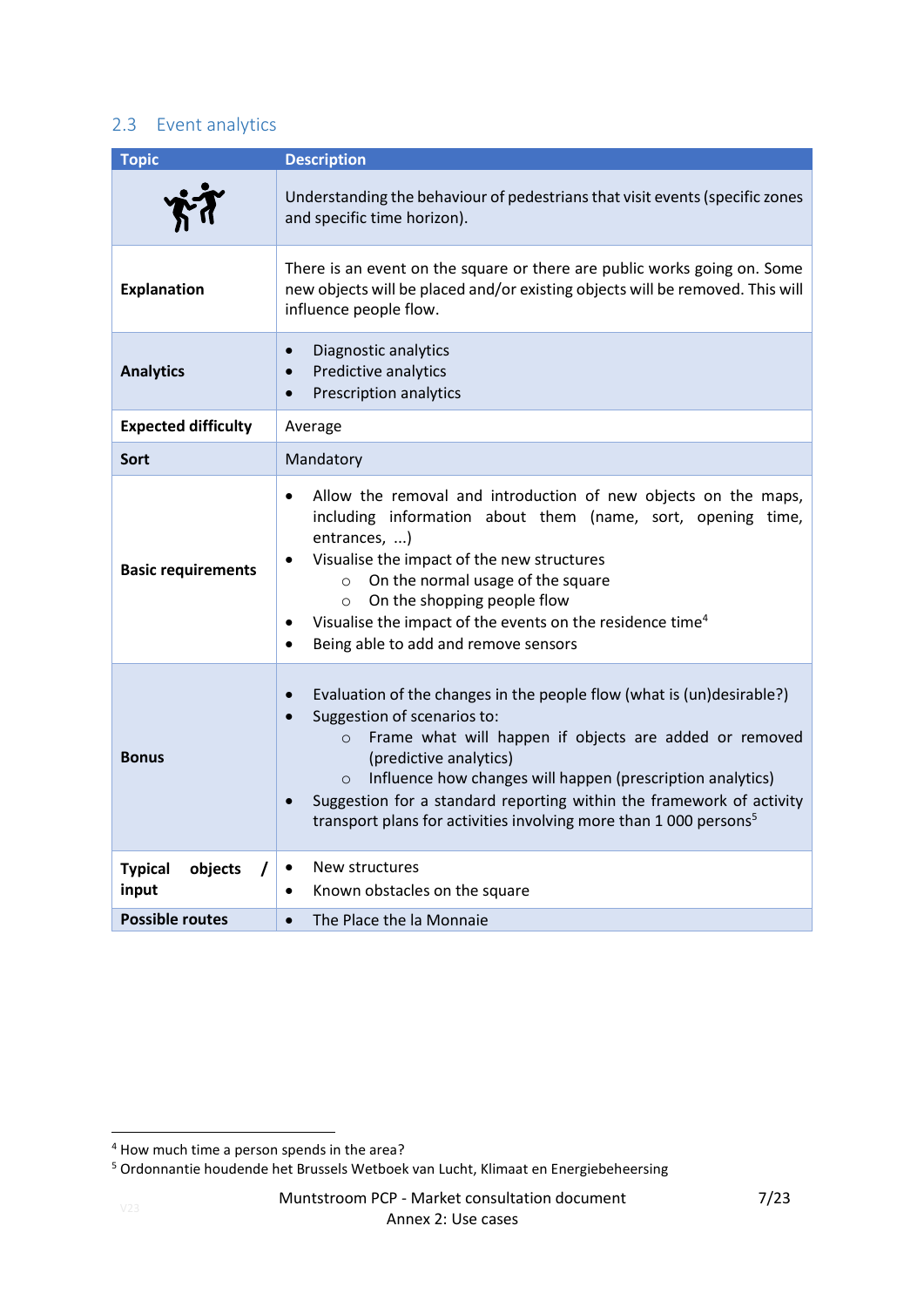### <span id="page-7-0"></span>2.4 Crowd analytics: security

| <b>Topic</b>                         | <b>Description</b>                                                                                                                                                                                                                                                                                                                                                                                                                                                                                                                                                                                                                                                                                                                                                                                 |  |  |
|--------------------------------------|----------------------------------------------------------------------------------------------------------------------------------------------------------------------------------------------------------------------------------------------------------------------------------------------------------------------------------------------------------------------------------------------------------------------------------------------------------------------------------------------------------------------------------------------------------------------------------------------------------------------------------------------------------------------------------------------------------------------------------------------------------------------------------------------------|--|--|
|                                      | Understand and react to security issues                                                                                                                                                                                                                                                                                                                                                                                                                                                                                                                                                                                                                                                                                                                                                            |  |  |
| <b>Explanation</b>                   | Public spaces are designed for a certain objective and/or a certain amount of<br>people. When areas are used for another objective or when there are too<br>few of too many people using it, this could cause unwanted conflicts and<br>measures could be thought of to resolve these conflicts.                                                                                                                                                                                                                                                                                                                                                                                                                                                                                                   |  |  |
| <b>Analytics</b>                     | Descriptive analytics<br>$\bullet$<br>Diagnostic analytics<br>Predictive analytics<br>$\bullet$<br>Prescription analytics<br>$\bullet$                                                                                                                                                                                                                                                                                                                                                                                                                                                                                                                                                                                                                                                             |  |  |
| <b>Expected difficulty</b>           | High                                                                                                                                                                                                                                                                                                                                                                                                                                                                                                                                                                                                                                                                                                                                                                                               |  |  |
| <b>Sort</b>                          | Mandatory                                                                                                                                                                                                                                                                                                                                                                                                                                                                                                                                                                                                                                                                                                                                                                                          |  |  |
| <b>Basic requirements</b>            | Descriptive analytics:<br>Define the O-situation (trends in historic data)<br>$\bullet$<br>Visualise in (near) Real-time how pedestrians are dispersing<br>$\bullet$<br>Detect and visualise changes of people flow<br>$\bullet$<br>RT combined with historic data<br>$\circ$<br>Visualise similar events during the year<br>$\circ$<br>Send out alert <sup>6</sup> (RT response times)<br>$\bullet$                                                                                                                                                                                                                                                                                                                                                                                               |  |  |
| <b>Bonus</b>                         | General analysis of why changes are happening (diagnostic analytics)<br>$\bullet$<br>Relate with expected disturbances7<br>$\circ$<br>Related with unexpected disturbances elsewhere <sup>8</sup><br>$\circ$<br>Relate with weather<br>$\Omega$<br>Valuation of the changes in the people flow: what is (un)desirable?<br>$\circ$<br>Predict new unexpected disturbances and their impact on the people<br>$\bullet$<br>flow (predictive analytics)<br>Relate with the modal split <sup>9</sup><br>$\circ$<br>Relate with expected weather<br>$\circ$<br>Relate with expected disturbances (announced works, events)<br>$\circ$<br>Suggestion of scenarios to restore the people flow (prescriptive analytics)<br>Relate the predicted changes in people flow with possible<br>$\circ$<br>measures |  |  |
| objects /<br><b>Typical</b><br>input | For inside: scan via Urbis Indoor<br>Definition of zones<br>Definition of (combination of) the research parameters of "weather"                                                                                                                                                                                                                                                                                                                                                                                                                                                                                                                                                                                                                                                                    |  |  |

 6 Inclusive business logic.

Muntstroom PCP - Market consultation document Annex 2: Use cases

 $7$  E.g. closing of the opera or events

 $^8$  E.g. a sudden breakdown of the metro of demonstrations on the North-South axis<br><sup>9</sup> For instance via the impact on the vending machines of STIB-MIVB or the validation of PT-tickets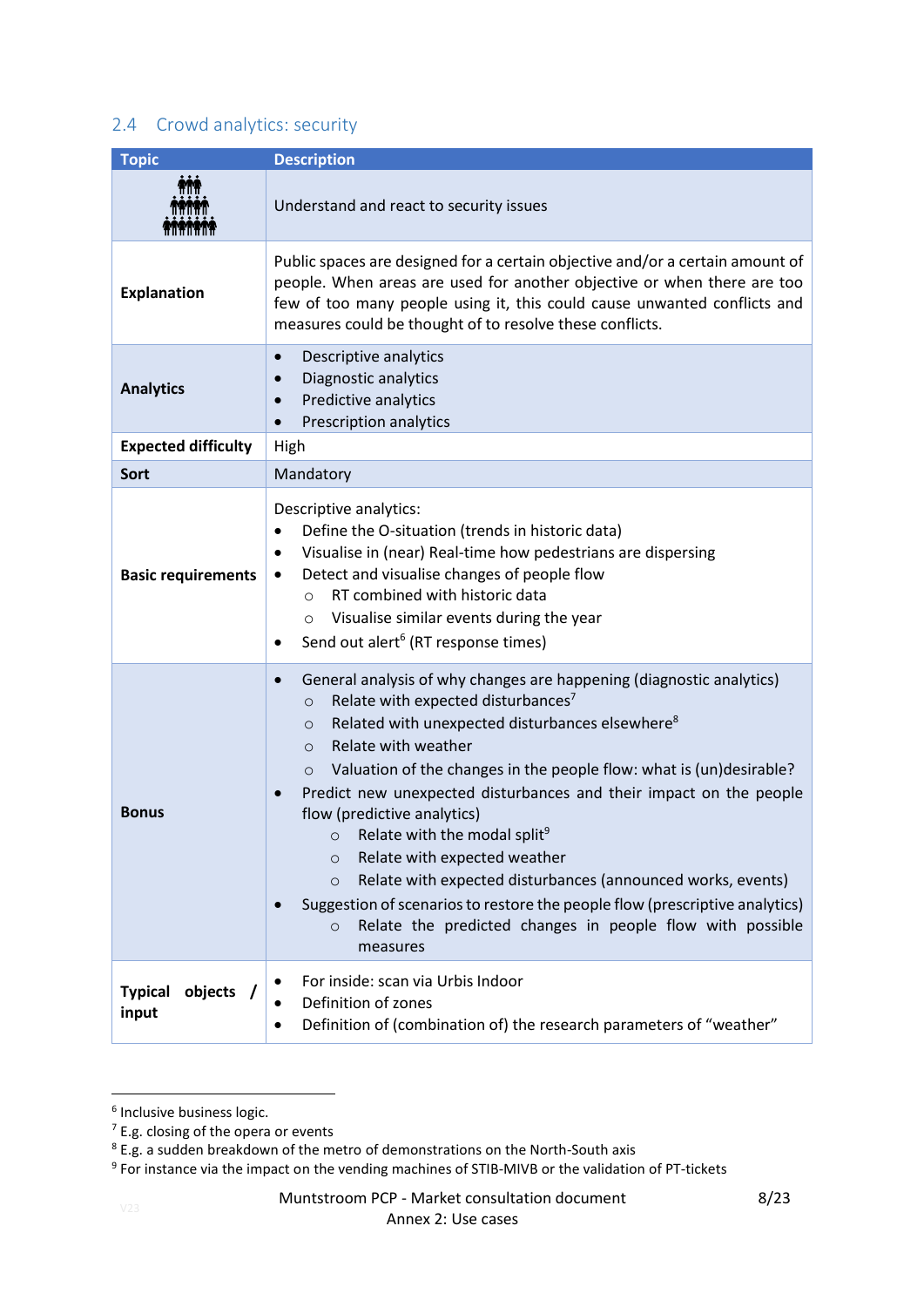### <span id="page-8-0"></span>2.5 Crowd analytics: COVID

| <b>Topic</b>                       | <b>Description</b>                                                                                                                                                                                                                                                                                                                                     |
|------------------------------------|--------------------------------------------------------------------------------------------------------------------------------------------------------------------------------------------------------------------------------------------------------------------------------------------------------------------------------------------------------|
|                                    | Understand and react to social distancing issues                                                                                                                                                                                                                                                                                                       |
| <b>Explanation</b>                 | Since the outbreak of COVID the respecting of social distancing is a primary<br>condition for e.g. the retail and the public transport. Too many people on the<br>square or in the corridors could create serious health challenges.                                                                                                                   |
| <b>Analytics</b>                   | Descriptive analytics<br>$\bullet$<br>Predictive analytics<br>$\bullet$<br><b>Prescription analytics</b><br>$\bullet$                                                                                                                                                                                                                                  |
| <b>Expected difficulty</b>         | Middle                                                                                                                                                                                                                                                                                                                                                 |
| <b>Sort</b>                        | Nice-to-have                                                                                                                                                                                                                                                                                                                                           |
| <b>Basic requirements</b>          | Integration of the maximum capacity per zone with the zones on the map<br>(near) Real-time reporting on the occupancy of the zones / crowd density<br>$\bullet$                                                                                                                                                                                        |
| <b>Bonus</b>                       | Send out alerts <sup>10</sup> (for instance, to activate specific digital street signs)<br>$\bullet$<br>Suggestion of scenarios to<br>$\bullet$<br>Use barriers for crowd control<br>Frame what will happen if alerts are being send out (predictive<br>$\circ$<br>analytics)<br>Influence how changes will happen (prescription analytics)<br>$\circ$ |
| objects<br><b>Typical</b><br>input | Scan via Urbis Indoor<br>Definition of zones + maximal amount of people allowed in a zone                                                                                                                                                                                                                                                              |

### **VERMIJD DE DRUKSTE UREN OP ONS NET**

seizoensgebonden gegevens.

Jouw veiligheid is voor ons de absolute prioriteit. Vandaag bestaat dit ook in het vermijden van de drukste uren. Ontdek de verwachte bezettingsgraad\* van ons net in drie vragen en antwoorden om je reisgewoontes wanneer mogelijk aan te passen. Laten wij samen jouw comfort verbeteren en het naleven van de afstandsregels bevorderen!

De gegevens worden verzameld door doorgangsdetectiesystemen aan de poortjes in de stations en aan de deuren van de bussen en trams. Er wordt in dit kader geen enkele persoonsgegevens verzameld en de gegevens zijn helemaal anoniem (berekening van een aantal doorgangen).

\*Op basis van een kruising van gegevens van de voorbije weken en

**DD** f th

*Figure 2: Example of Corona use case at STIB-MIVB. (Source: stib-mivb.be)*

<sup>&</sup>lt;sup>10</sup> Inclusive business logic.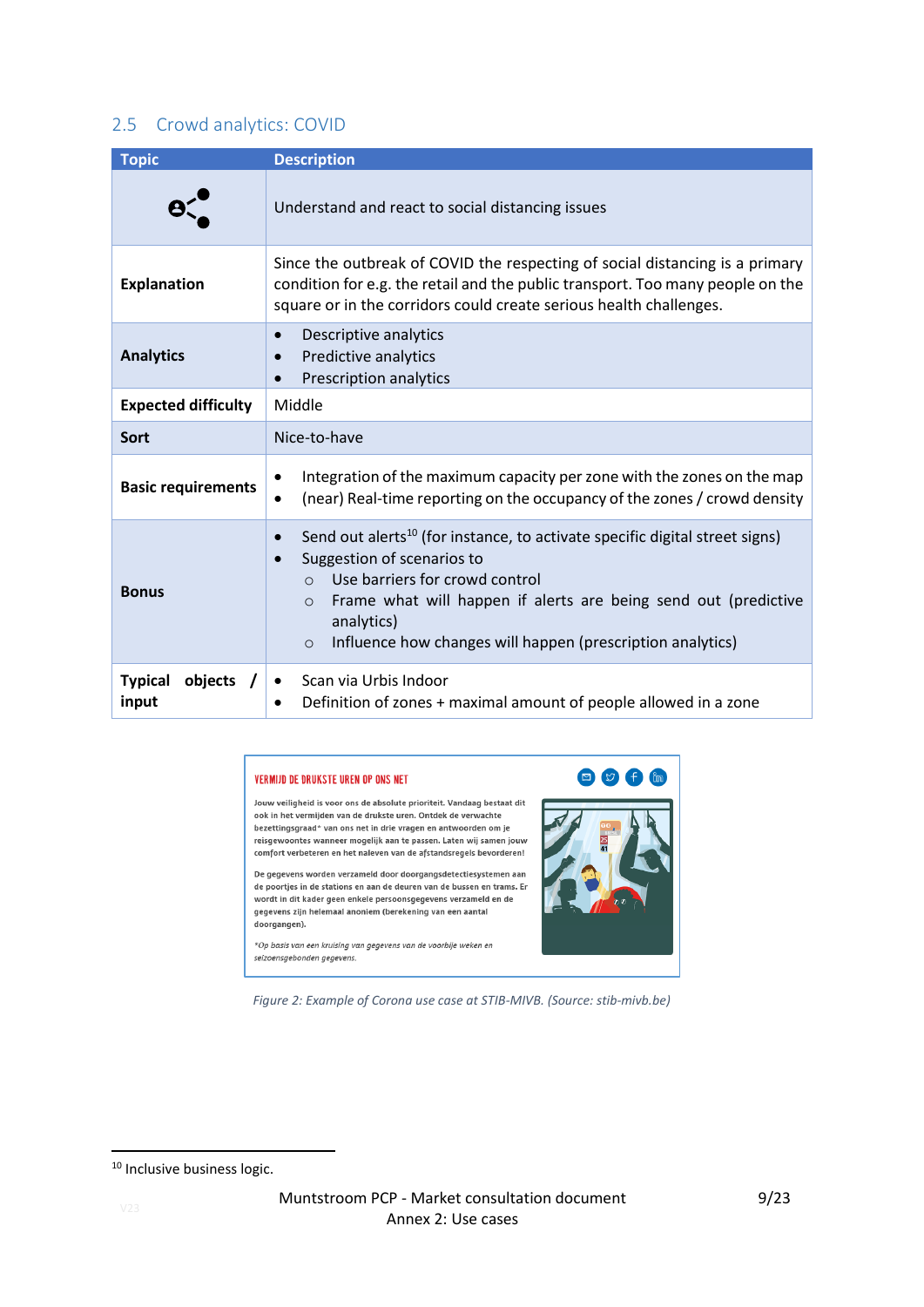| <b>Topic</b>                  | <b>Description</b>                                                                                                                                                                                                                                                                                                                                                                                                                                                         |  |  |
|-------------------------------|----------------------------------------------------------------------------------------------------------------------------------------------------------------------------------------------------------------------------------------------------------------------------------------------------------------------------------------------------------------------------------------------------------------------------------------------------------------------------|--|--|
|                               | Quantify the alighting, onboardings, people onboard and interchanges                                                                                                                                                                                                                                                                                                                                                                                                       |  |  |
| <b>Description</b>            | A mobility hub is a complex system of platforms and corridors at many different<br>levels. Knowing how travellers transfer <sup>11</sup> and move within a mobility hub helps<br>improving the customer experience and their security.                                                                                                                                                                                                                                     |  |  |
| <b>Analytics</b>              | Descriptive analytics                                                                                                                                                                                                                                                                                                                                                                                                                                                      |  |  |
| <b>Expected</b><br>difficulty | High                                                                                                                                                                                                                                                                                                                                                                                                                                                                       |  |  |
| Sort                          | Mandatory                                                                                                                                                                                                                                                                                                                                                                                                                                                                  |  |  |
| <b>Basic</b><br>requirements  | Alighting, onboardings and people onboard<br>$\bullet$<br>how many people are in the T4 toward P Stalle when it enters De<br>$\circ$<br>Brouckère?<br>How many of them alight in de Brouckère?<br>$\circ$<br>How many people board in De Brouckère?<br>$\circ$<br>How many people are on board when the T4 leaves the station?<br>$\circ$<br>Interchanges<br>How many people make a transfer between M1 coming from Gare de<br>$\circ$<br>l'Ouest and T4 towards P Stalle? |  |  |
| <b>Bonus</b>                  | Alighting, onboardings and people onboard<br>$\bullet$<br>how many people are in the T4 toward P Stalle when it enters De<br>$\circ$<br>Brouckère?<br>How many people are on board when the T4 leaves the station<br>$\circ$<br>Mapping the occupancy of the (pré)metro vehicles<br>$\bullet$<br>In which compartments contain most and least amount of people<br>$\circ$                                                                                                  |  |  |
| i ypical objects<br>/ input   | Definition of different zones (waiting zones, platforms, shopping zones,<br>$\bullet$<br>corridors)<br>Definition of vehicles<br>$\bullet$<br>Scan via Urbis Indoor<br>$\bullet$                                                                                                                                                                                                                                                                                           |  |  |
| <b>Possible</b><br>routes     | In mobility hub                                                                                                                                                                                                                                                                                                                                                                                                                                                            |  |  |

## <span id="page-9-0"></span>2.6 Mobility hub analytics: usage of specific public transport lines

 $11$  Incl. onboarding, alightings and number of people onboard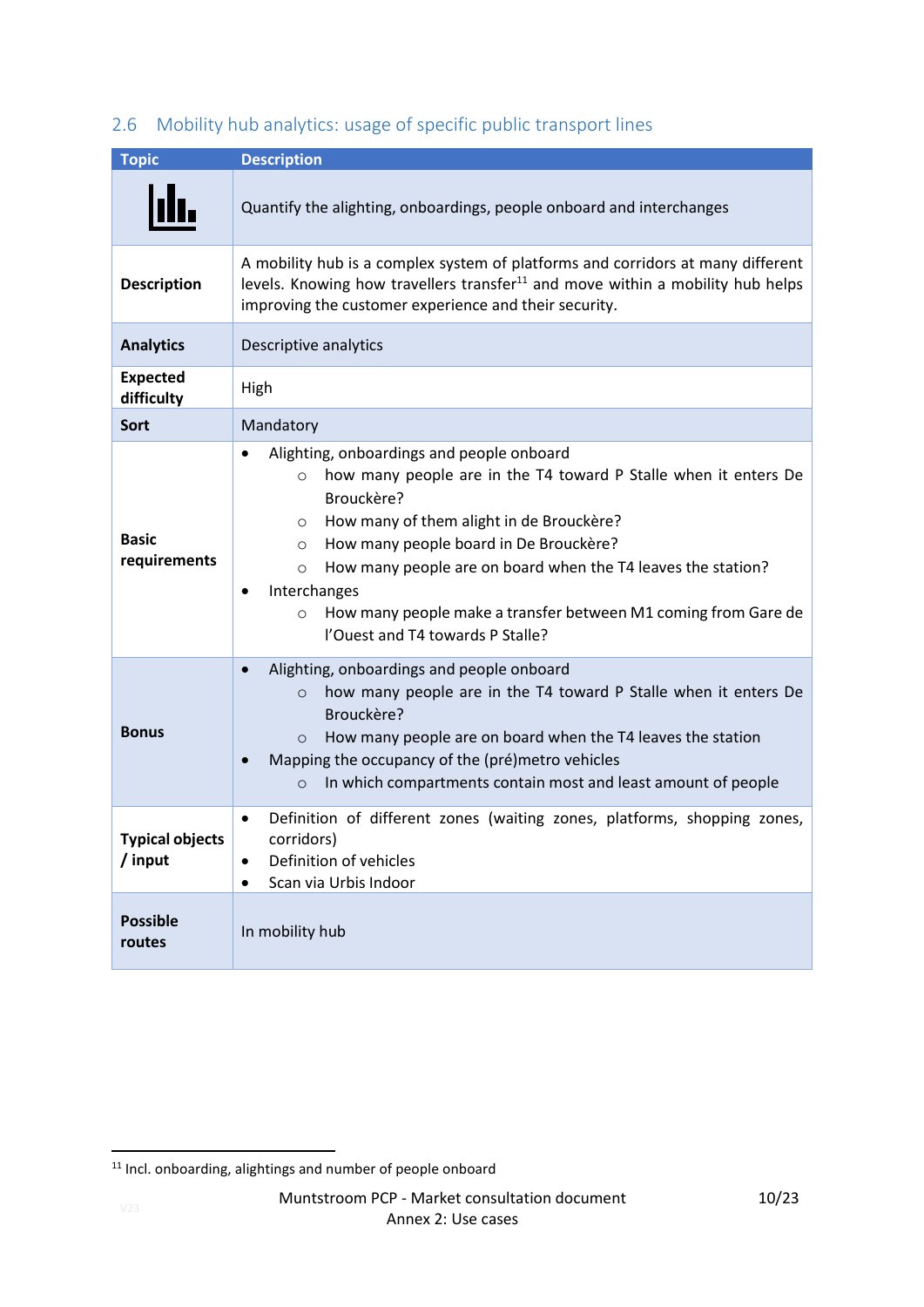| <b>Topic</b>                 | <b>Description</b>                                                                                                                                                                                                                                                                                                                                                                                                                                                                                                                                                                                                                                         |  |  |
|------------------------------|------------------------------------------------------------------------------------------------------------------------------------------------------------------------------------------------------------------------------------------------------------------------------------------------------------------------------------------------------------------------------------------------------------------------------------------------------------------------------------------------------------------------------------------------------------------------------------------------------------------------------------------------------------|--|--|
|                              | Understanding how travellers transfer between public transport lines                                                                                                                                                                                                                                                                                                                                                                                                                                                                                                                                                                                       |  |  |
| <b>Description</b>           | A mobility hub is a complex system of platforms and corridors at many different<br>levels. Knowing how travellers transfer <sup>12</sup> and move within a mobility hub helps<br>improving the customer experience and their security.                                                                                                                                                                                                                                                                                                                                                                                                                     |  |  |
| <b>Analytics</b>             | Descriptive analytics, Diagnostic analytics & Prescriptive analytics                                                                                                                                                                                                                                                                                                                                                                                                                                                                                                                                                                                       |  |  |
| <b>Difficulty</b>            | High                                                                                                                                                                                                                                                                                                                                                                                                                                                                                                                                                                                                                                                       |  |  |
| <b>Sort</b>                  | Mandatory                                                                                                                                                                                                                                                                                                                                                                                                                                                                                                                                                                                                                                                  |  |  |
| <b>Basic</b><br>requirements | Count the travellers<br>Passing the gates<br>$\circ$<br>Passing in the corridors (different zones)<br>$\circ$<br>Waiting on the platforms (different zones)<br>$\circ$<br>Visualise in (near) RT how travellers are dispersing inside the mobility hub<br>Gates: visualise in (near) Real-time how travellers are passing<br>$\circ$<br>Platforms: define the waiting zones and times<br>$\circ$<br>Interchanges: how many people make a transfer between each pair<br>$\circ$<br>of platforms, and between each pair of platform and gates? Which<br>corridor do they use?<br>Visualise the number and nature of conflicts between pedestrians<br>$\circ$ |  |  |
| <b>Bonus</b>                 | Levels<br>$\bullet$<br>Make a 2D-visualisation per level + people flow<br>$\circ$<br>Make a 3D-visualisation of the Mobility Hub + people flow<br>$\circ$<br>Temporary measures:<br>visualise the impact of temporary measures <sup>13</sup><br>$\circ$<br>analyse this people flow (Diagnostic analytics)<br>$\circ$<br>recommendations (Prescriptive analytics)<br>$\circ$<br>Mapping of the occupancy of the mobility hub<br>output to inform a potential traveller about<br>the current crowding level (platforms, stops, vehicule <sup>14</sup> )<br>O<br>if it's going to be more or less crowded later on?<br>$\circ$                               |  |  |
| Map data                     | Definition of different zones (shopping & waiting zones, platforms, corridors)<br>٠<br>Definition of "vehicles" and "conflicts"<br>Barriers/services (like gates, information signs, etc.)<br>Scan via Urbis Indoor                                                                                                                                                                                                                                                                                                                                                                                                                                        |  |  |
| <b>Possible</b><br>routes    | In mobility hub                                                                                                                                                                                                                                                                                                                                                                                                                                                                                                                                                                                                                                            |  |  |

### <span id="page-10-0"></span>2.7 Mobility hub analytics: transfers via gates, platforms and corridors

<sup>&</sup>lt;sup>12</sup> Incl. onboardings, alighting and number of people onboard

<sup>13</sup> Like the closing of parts of the platform, corridors or gates.

<sup>&</sup>lt;sup>14</sup> See the other use case Mobility Hub use case.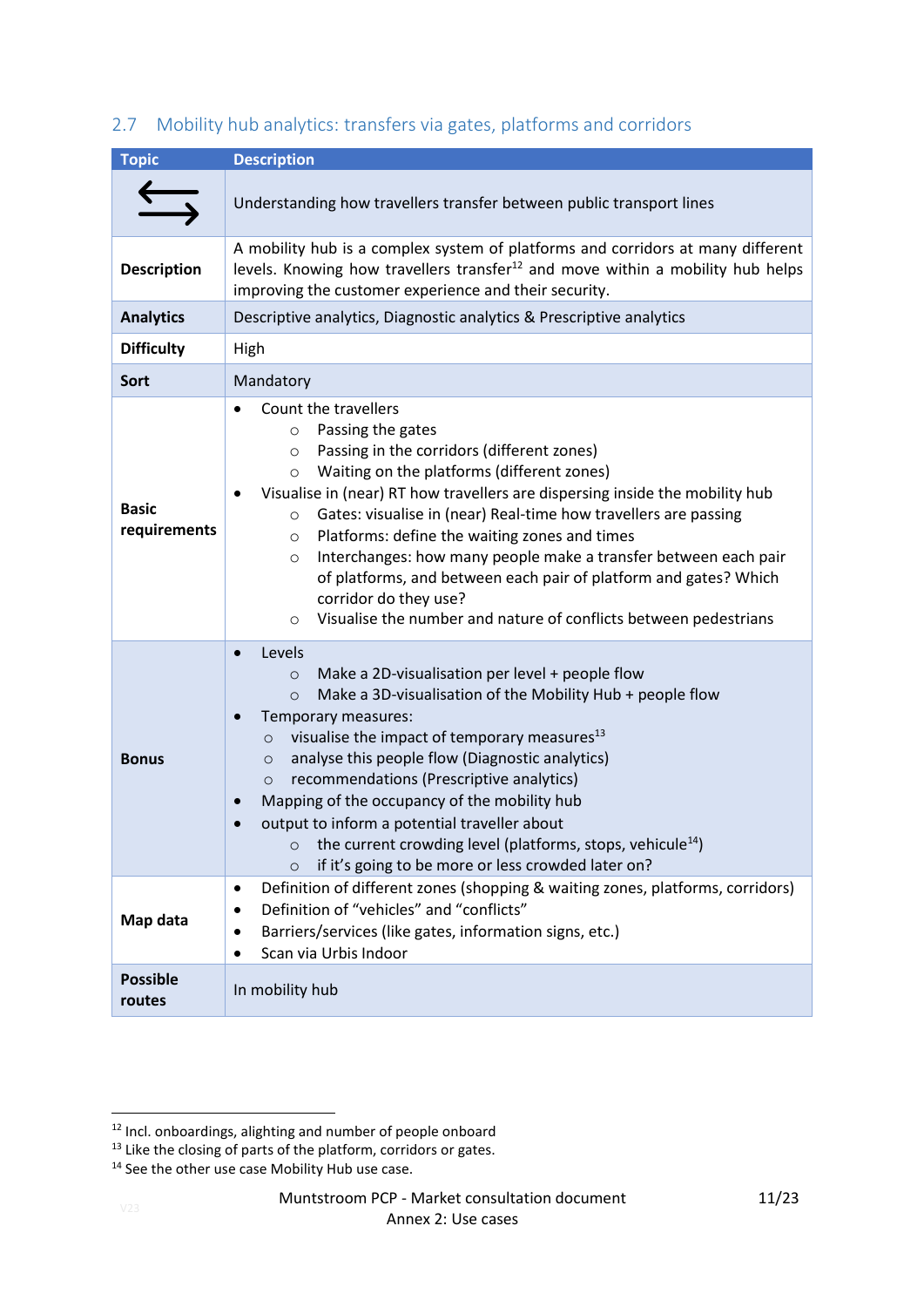### <span id="page-11-0"></span>2.8 Asset management

| <b>Topic</b>                                                                                                                                                                          | <b>Description</b>                                                                                                                                                                                                                                                                                            |  |  |  |
|---------------------------------------------------------------------------------------------------------------------------------------------------------------------------------------|---------------------------------------------------------------------------------------------------------------------------------------------------------------------------------------------------------------------------------------------------------------------------------------------------------------|--|--|--|
|                                                                                                                                                                                       | Understand how pedestrians / travellers make use of asset                                                                                                                                                                                                                                                     |  |  |  |
| <b>Explanation</b>                                                                                                                                                                    | A mobility hub / shopping center is a complex system of platforms and<br>corridors at many different levels. Knowing how travellers use the assets<br>helps improving the customer experience and the security of the travellers.<br>Similar questions may arise from managers of assets in the public space. |  |  |  |
| <b>Focus test</b>                                                                                                                                                                     | Descriptive analytics<br>$\bullet$<br>Diagnostic analytics<br>$\bullet$<br>Prescriptive analytics<br>$\bullet$                                                                                                                                                                                                |  |  |  |
| <b>Expected difficulty</b>                                                                                                                                                            | High                                                                                                                                                                                                                                                                                                          |  |  |  |
| Sort                                                                                                                                                                                  | Mandatory                                                                                                                                                                                                                                                                                                     |  |  |  |
| <b>Basic requirements</b>                                                                                                                                                             | visualise the people flow around:<br>vending machines<br>$\circ$<br>validation devices<br>$\circ$<br>waste bins<br>$\circ$<br>information boards<br>$\bigcirc$<br>information signage<br>$\circ$<br>analyse this people flow (Diagnostic analytics)<br>recommendations (Prescriptive analytics)<br>$\bullet$  |  |  |  |
| <b>Bonus</b>                                                                                                                                                                          | analytics of the use of people conveyors (escalator, elevator)<br>$\bullet$                                                                                                                                                                                                                                   |  |  |  |
| Definition of different zones (waiting zones, platforms, shopping zones,<br>$\bullet$<br>corridors)<br>Definition of vehicles<br>Map data<br>Services/assets<br>Scan via Urbis Indoor |                                                                                                                                                                                                                                                                                                               |  |  |  |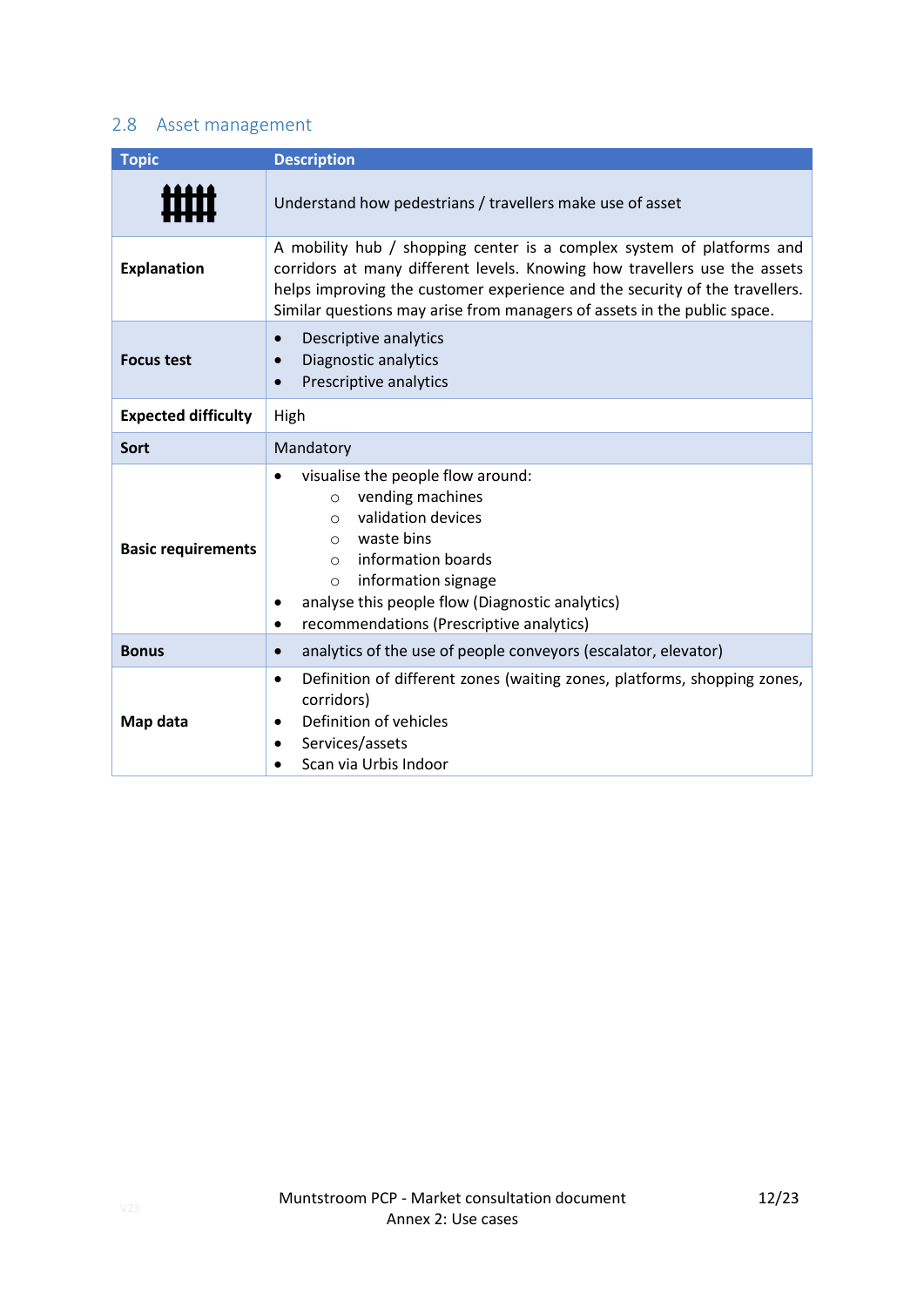| <b>Topic</b>                  | <b>Description</b>                                                                                                                                                                                                                                                                                                                                                                                                                                                                                                                                                                               |
|-------------------------------|--------------------------------------------------------------------------------------------------------------------------------------------------------------------------------------------------------------------------------------------------------------------------------------------------------------------------------------------------------------------------------------------------------------------------------------------------------------------------------------------------------------------------------------------------------------------------------------------------|
|                               | Understand the vitality of a street, its commercial attractiveness and the<br>commercial potential of a specific location.                                                                                                                                                                                                                                                                                                                                                                                                                                                                       |
| <b>Explanation</b>            | Policy makers and researchers can use the people flow-data to improve the<br>general attractiveness of a shopping zone. Which is also of interest for both for<br>shop owners as for shoppers.                                                                                                                                                                                                                                                                                                                                                                                                   |
| <b>Focus test</b>             | Descriptive analytics<br>$\bullet$<br>Diagnostic analytics                                                                                                                                                                                                                                                                                                                                                                                                                                                                                                                                       |
| <b>Expected</b><br>difficulty | Average                                                                                                                                                                                                                                                                                                                                                                                                                                                                                                                                                                                          |
| <b>Sort</b>                   | Mandatory                                                                                                                                                                                                                                                                                                                                                                                                                                                                                                                                                                                        |
| <b>Basic</b><br>requirements  | Dashboard with<br>$\bullet$<br>The number and % of total people flow that passes shops<br>$\circ$<br>The time that pedestrians spend on this shopping route<br>$\circ$<br>Different speeds (walking, strolling/shopping, sitting down)<br>$\circ$<br>Define KPIs for the general attractiveness of a shopping area.<br>٠<br>Popular places<br>$\circ$<br>Attractiveness of a shop<br>$\circ$<br>Relation with the (urban) planning zones<br>$\circ$<br>Define the popular places and classic shopping routes / rounds.<br>٠<br>Removal of doubles (when people e.g. enter and leave a shop)<br>٠ |
| <b>Bonus</b>                  | Relation with the origin of pedestrians (visitors or passers-by), the weather<br>$\bullet$<br>and particular events in the area<br>Diagnostic analytics<br>$\bullet$<br>Identify shopper-profiles based on the behaviour of pedestrians<br>$\circ$<br>Identify which shopping windows are popular and which not<br>$\circ$<br>When do people slow down before a shop window? Can you influence this?<br>$\bullet$<br>Make a link between the people flow and the complementarity of the shops:<br>$\bullet$<br>the quantity of the offer and variety of the shops (the quality).                 |
| <b>Typical input</b>          | Map-data<br>٠<br>For inside: scan via Urbis Indoor<br>$\circ$<br>Definition of zones in a shopping route<br>O<br>Definition of shops<br>$\circ$<br>POI-data per shop (name, sort, opening time, )<br>$\circ$<br>Definition of (combination of) the parameters of "weather"                                                                                                                                                                                                                                                                                                                       |
| <b>Possible</b><br>routes     | Kleerkopersstraat, via the Place de la Monnaie, to the Nieuwstraat.<br>$\bullet$<br>Inside shopping De Mint<br>$\bullet$<br>Inside mobility hub / around Metrostores<br>$\bullet$                                                                                                                                                                                                                                                                                                                                                                                                                |

## <span id="page-12-0"></span>2.9 Commercial analytics: shopping policy and research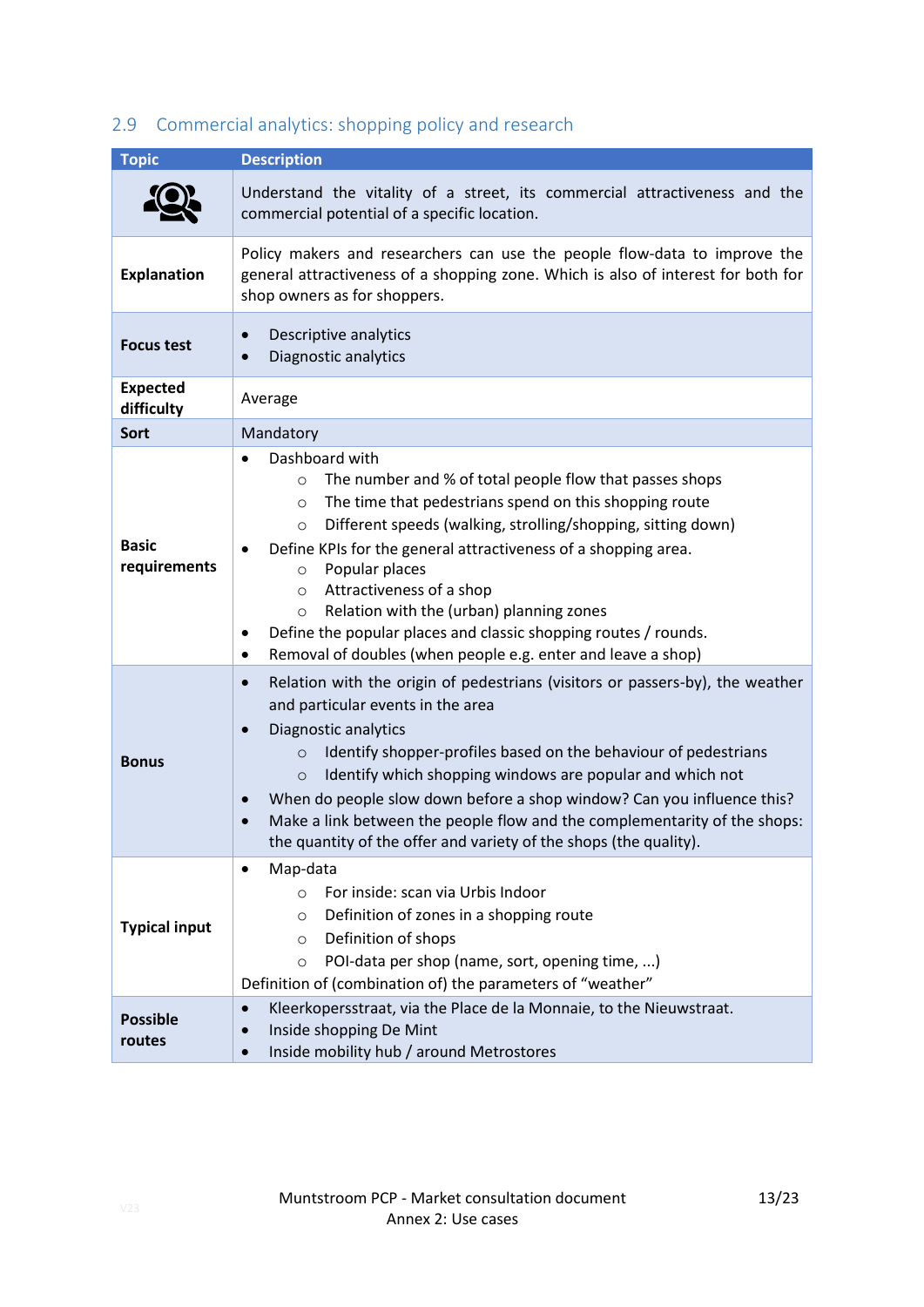## <span id="page-13-0"></span>2.10 Commercial analytics: individual shop

| <b>Topic</b>               | <b>Description</b>                                                                                                                                                                                                           |  |  |  |
|----------------------------|------------------------------------------------------------------------------------------------------------------------------------------------------------------------------------------------------------------------------|--|--|--|
| Щ                          | Understand the relation between the people flow and individual marketing<br>strategies                                                                                                                                       |  |  |  |
| <b>Explanation</b>         | Owners of buildings and hiring businesses can use the People Flow-data to<br>improve their rental conditions and marketing strategies to maximise<br>exposure to passing pedestrian traffic and attract potential customers. |  |  |  |
| <b>Focus test</b>          | Descriptive analytics<br>$\bullet$<br>Diagnostic analytics<br>$\bullet$                                                                                                                                                      |  |  |  |
| <b>Expected difficulty</b> | Average                                                                                                                                                                                                                      |  |  |  |
| Sort                       | Nice-to-have                                                                                                                                                                                                                 |  |  |  |
| <b>Basic requirements</b>  | Dashboard as in use case 9, but specific for the environment of a shop.<br>$\bullet$<br>The percentage of the pedestrians that actually enter shops <sup>15</sup><br>Internal heatmap<br>$\bullet$                           |  |  |  |
| <b>Bonus</b>               | Relation between people flow and<br>$\bullet$<br>changes in a shop window (to slow down /attract people)<br>$\Omega$<br>the turnover<br>$\Omega$                                                                             |  |  |  |
| <b>Typical input</b>       | Map-data<br>$\bullet$<br>For inside: scan via Urbis Indoor<br>$\circ$<br>Definition of zones in a shopping route<br>$\circ$                                                                                                  |  |  |  |
| <b>Possible routes</b>     | Shop should be part of a shopping route from Use case 9                                                                                                                                                                      |  |  |  |

<sup>&</sup>lt;sup>15</sup> Only in this use case. NOT in use case 9.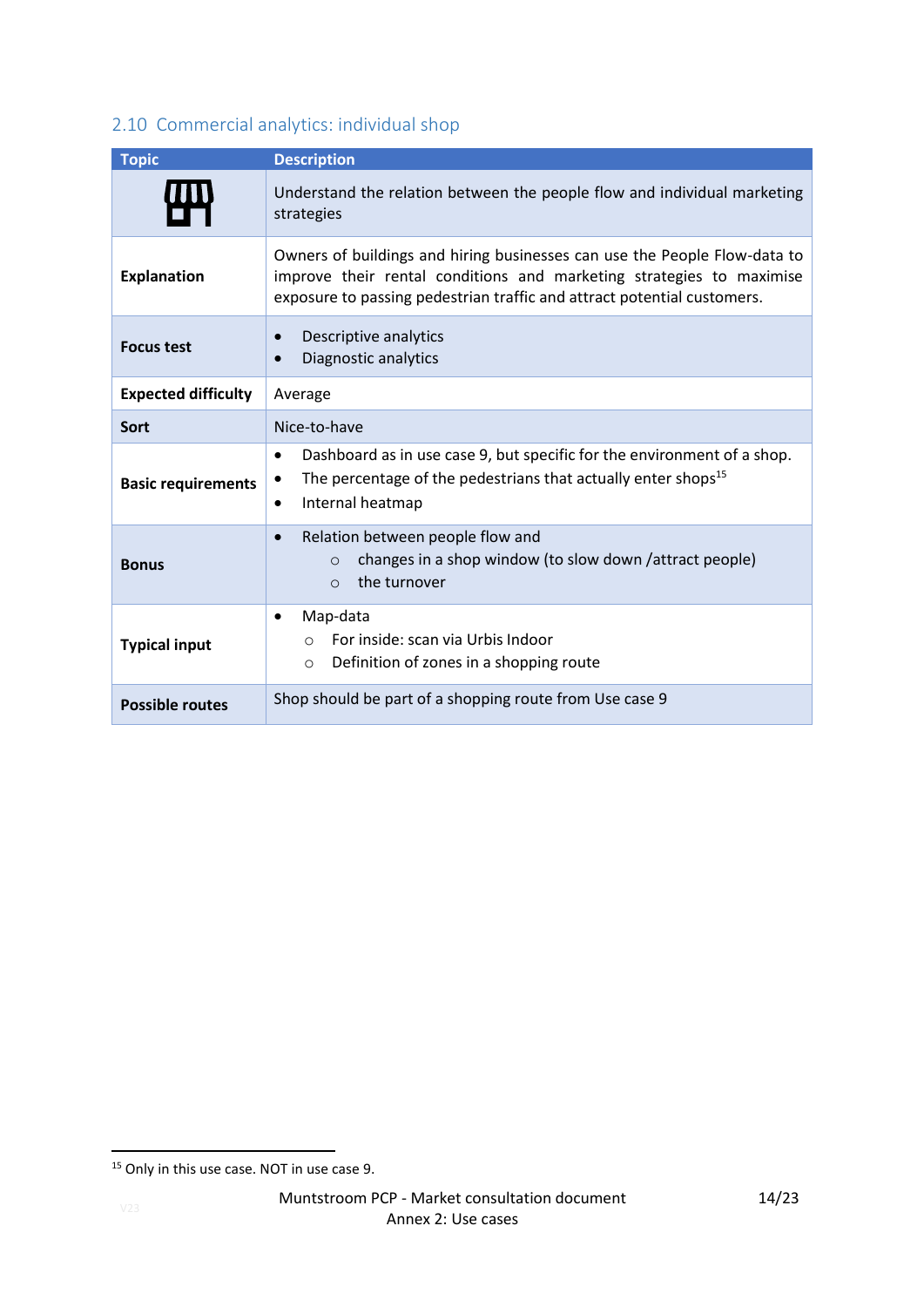## <span id="page-14-0"></span>2.11 Traffic lights analytics

| <b>Topic</b>               | <b>Description</b>                                                                                                                                                                                                                                                                                                                                                                                                                                                |  |  |  |  |
|----------------------------|-------------------------------------------------------------------------------------------------------------------------------------------------------------------------------------------------------------------------------------------------------------------------------------------------------------------------------------------------------------------------------------------------------------------------------------------------------------------|--|--|--|--|
|                            | Understand the impact of traffic lights on people flow and indicators like<br>safety.                                                                                                                                                                                                                                                                                                                                                                             |  |  |  |  |
| <b>Explanation</b>         | Map pedestrian flow at the traffic lights that are placed on either side of<br>the square where the Kleerkopersstraat and Nieuwstraat are located. This<br>helps to understand the safety of the pedestrians and their "walking<br>experience".                                                                                                                                                                                                                   |  |  |  |  |
| <b>Focus test</b>          | Descriptive analytics & Diagnostics analytics                                                                                                                                                                                                                                                                                                                                                                                                                     |  |  |  |  |
| <b>Expected difficulty</b> | High                                                                                                                                                                                                                                                                                                                                                                                                                                                              |  |  |  |  |
| <b>Sort</b>                | Mandatory                                                                                                                                                                                                                                                                                                                                                                                                                                                         |  |  |  |  |
| <b>Basic requirements</b>  | General<br>$\bullet$<br>% of the pedestrians that waits for the green light / jaywalks<br>$\circ$<br>Visualise the number and nature of conflicts between pedestrians<br>$\Omega$<br>Conclusion: are these traffic lights bottlenecks?<br>٠                                                                                                                                                                                                                       |  |  |  |  |
| <b>Bonus</b>               | General<br>$\bullet$<br>% of vehicles + cyclists that waits for the green light / "jaywalks"?<br>$\circ$<br>Visualise the number and nature of conflicts with pedestrians and<br>$\Omega$<br>other modes.<br>Analyse why jaywalks are happening (diagnostic analytics)<br>Relation with the weather<br>$\circ$<br>Recommendations<br>$\Omega$<br><b>Scenarios</b><br>Impact of actions (changes)<br>$\circ$<br>The evolution during a particular event<br>$\circ$ |  |  |  |  |
| <b>Typical input</b>       | Location traffic light<br>٠<br>Definition of "waiting zones" and "zebra crossing"<br>Definition of (combination of) the parameters of "weather"<br>٠<br>Location of barriers in the area (like poles)<br>٠<br>Definition of "conflicts"<br>٠<br>Definition of "walking experience" indicators for pedestrians<br>٠                                                                                                                                                |  |  |  |  |
| <b>Possible routes</b>     | Traffic light @ Kleerkopersstraat<br>$\bullet$<br>Traffic light @ Nieuwsstraat<br>$\bullet$                                                                                                                                                                                                                                                                                                                                                                       |  |  |  |  |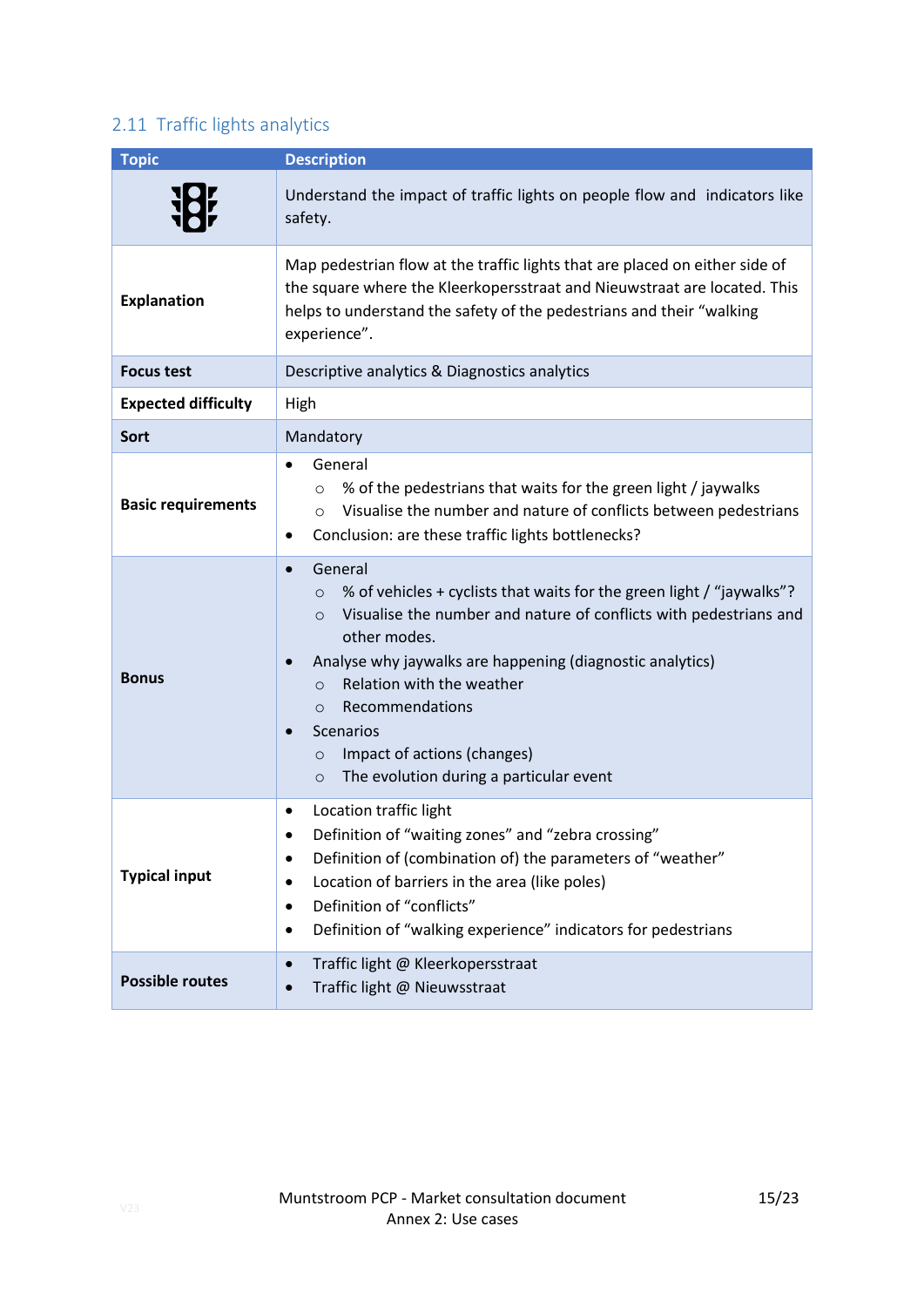### <span id="page-15-0"></span>2.12 Routing PMR: wheelchair

| <b>Topic</b>               | <b>Description</b>                                                                                                                                                                                                                                                                                                                                                                                                                                                                                                                                                                                             |  |  |  |
|----------------------------|----------------------------------------------------------------------------------------------------------------------------------------------------------------------------------------------------------------------------------------------------------------------------------------------------------------------------------------------------------------------------------------------------------------------------------------------------------------------------------------------------------------------------------------------------------------------------------------------------------------|--|--|--|
|                            | Defining and testing step-free routes <sup>16</sup>                                                                                                                                                                                                                                                                                                                                                                                                                                                                                                                                                            |  |  |  |
| <b>Description</b>         | Route an opera lover in a wheelchair towards the opera, and back                                                                                                                                                                                                                                                                                                                                                                                                                                                                                                                                               |  |  |  |
| <b>Focus test</b>          | Indoor and outdoor routing                                                                                                                                                                                                                                                                                                                                                                                                                                                                                                                                                                                     |  |  |  |
| <b>Expected difficulty</b> | High                                                                                                                                                                                                                                                                                                                                                                                                                                                                                                                                                                                                           |  |  |  |
| Sort                       | Mandatory                                                                                                                                                                                                                                                                                                                                                                                                                                                                                                                                                                                                      |  |  |  |
| <b>Basic requirements</b>  | The maps show the facilities for PRM.<br>$\bullet$<br>Route them via the smoothest route to the opera<br>$\bullet$<br>with a minimum of barriers<br>$\Omega$<br>in a way that avoids crowds (link with historical + RT-data)<br>$\circ$<br>via the PRM facilities like a wheelchair accessible entrance<br>$\circ$<br>Conclusions<br>Regarding the beacon plan<br>$\circ$<br>Regarding routes for persons in a wheelchair<br>$\circ$<br>Test what information, of which level of detail, is interesting to share with<br>$\bullet$<br>the end-users of the solution? (strength of signals, place of beacons, ) |  |  |  |
| <b>Bonus</b>               | Route them back<br>$\bullet$<br>Output (via Smart access) for users that facilitate indoor routing<br>$\bullet$                                                                                                                                                                                                                                                                                                                                                                                                                                                                                                |  |  |  |
| Map data                   | Scan via Urbis Indoor<br>$\bullet$<br>Wheelchair accessible entrance/exits<br>$\bullet$<br>Step-free access<br>$\bullet$<br>Elevators<br>$\bullet$<br>Public toilets for PRM<br>$\bullet$<br>Resting places<br>$\bullet$                                                                                                                                                                                                                                                                                                                                                                                       |  |  |  |
| <b>Possible routes</b>     | Underground carparking of De Brouckère to the opera (and back)<br>$\bullet$<br>prémetro (tram) stop of De Brouckère to the opera (and back)<br>$\bullet$                                                                                                                                                                                                                                                                                                                                                                                                                                                       |  |  |  |

1

<sup>&</sup>lt;sup>16</sup> Step-free access means lifts, ramps and level surfaces so PRM don't have to use stairs or escalators, and can avoid the step and gap onto e.g. Public Transport.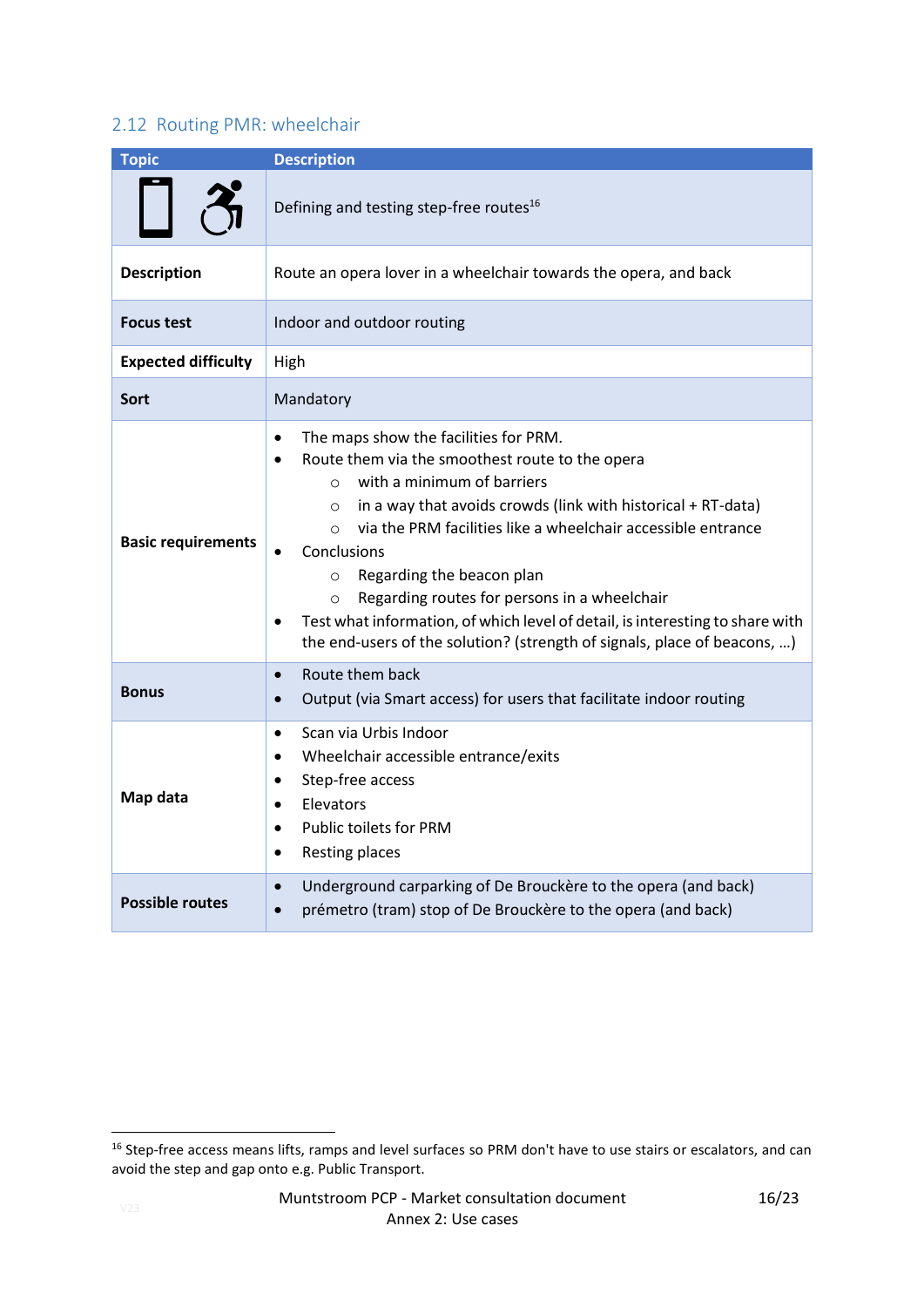## <span id="page-16-0"></span>2.13 Routing PMR: partially sighted

| <b>Topic</b>               | <b>Description</b>                                                                                                                                                                                                                                                                                                                                                                                                                                                                                                                                                                |  |  |  |  |
|----------------------------|-----------------------------------------------------------------------------------------------------------------------------------------------------------------------------------------------------------------------------------------------------------------------------------------------------------------------------------------------------------------------------------------------------------------------------------------------------------------------------------------------------------------------------------------------------------------------------------|--|--|--|--|
|                            | Defining and testing the routing of a partially sighted person                                                                                                                                                                                                                                                                                                                                                                                                                                                                                                                    |  |  |  |  |
| <b>Description</b>         | Route a partially sighted opera lover (maybe with dog) towards the opera,<br>and back                                                                                                                                                                                                                                                                                                                                                                                                                                                                                             |  |  |  |  |
| <b>Focus test</b>          | Indoor and outdoor routing                                                                                                                                                                                                                                                                                                                                                                                                                                                                                                                                                        |  |  |  |  |
| <b>Expected difficulty</b> | High                                                                                                                                                                                                                                                                                                                                                                                                                                                                                                                                                                              |  |  |  |  |
| <b>Sort</b>                | Nice-to-have                                                                                                                                                                                                                                                                                                                                                                                                                                                                                                                                                                      |  |  |  |  |
| <b>Basic requirements</b>  | The maps show the facilities for PRM.<br>$\bullet$<br>Route her via the smoothest route to the opera<br>with a minimum of barriers<br>$\circ$<br>in a way that avoids crowds (link with historical + RT-data)<br>$\circ$<br>via the PRM facilities for partially sighted persons<br>$\circ$<br>Conclusions<br>Regarding the beacon plan<br>$\circ$<br>Regarding routes for partially sighted persons<br>$\circ$<br>Test what information, of which level of detail, is interesting to share with<br>٠<br>the end-users of the solution? (strength of signals, place of beacons, ) |  |  |  |  |
| <b>Bonus</b>               | Route her back<br>$\bullet$<br>Output (via Smart access) for users that facilitate indoor routing<br>$\bullet$                                                                                                                                                                                                                                                                                                                                                                                                                                                                    |  |  |  |  |
| Map data                   | Scan via Urbis Indoor<br>$\bullet$<br>Step-free access<br>$\bullet$<br>Elevators<br>$\bullet$<br><b>Public toilets for PRM</b><br>$\bullet$<br>Resting places<br>٠                                                                                                                                                                                                                                                                                                                                                                                                                |  |  |  |  |
| <b>Possible routes</b>     | Underground carparking of De Brouckère to the opera (and back)<br>$\bullet$<br>prémetro (tram) stop of De Brouckère to the opera (and back)                                                                                                                                                                                                                                                                                                                                                                                                                                       |  |  |  |  |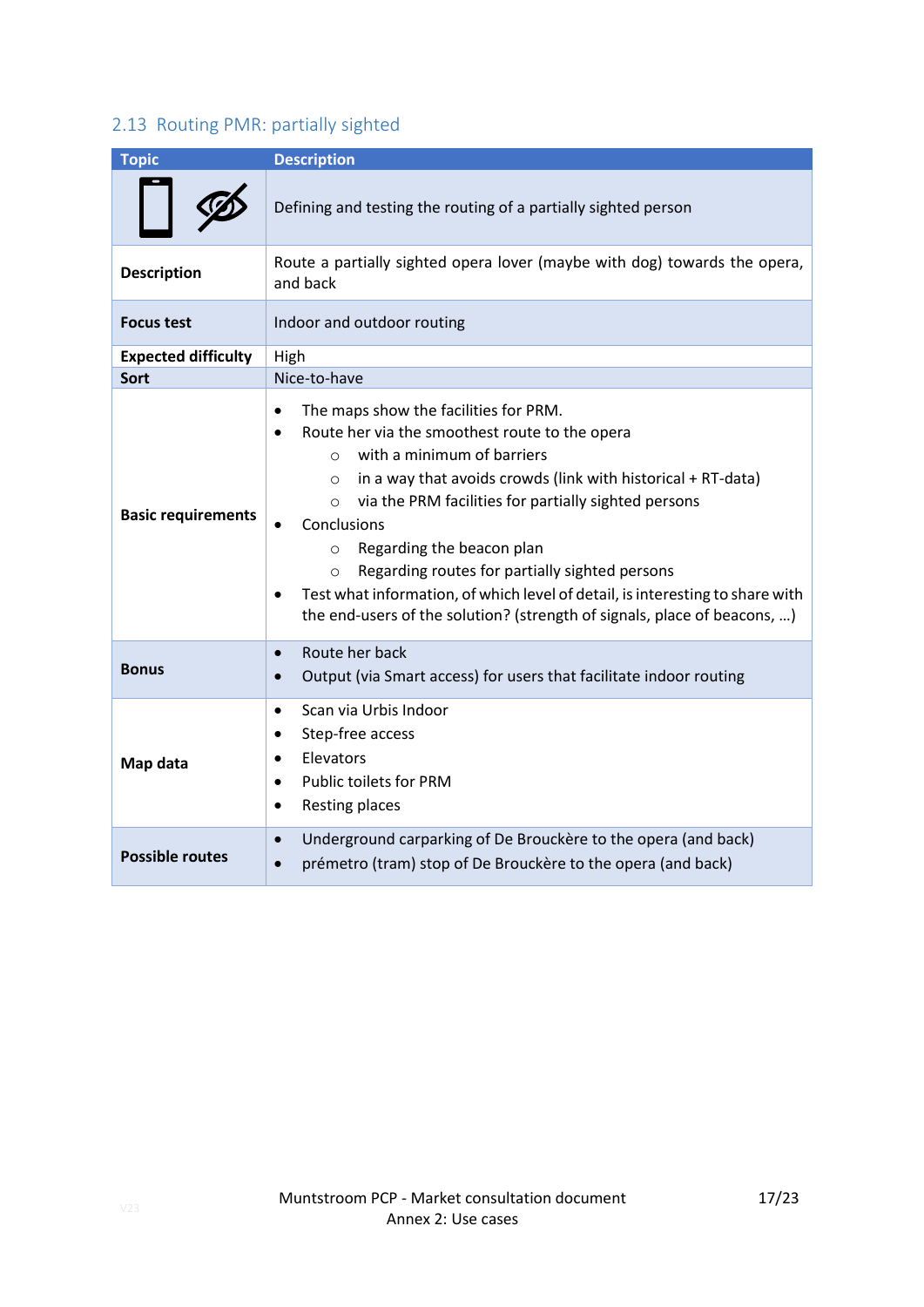## <span id="page-17-0"></span>2.14 Indoor routing: subsurface

| <b>Topic</b>               | <b>Description</b>                                                                                                                                                                                                                                                                         |  |  |  |
|----------------------------|--------------------------------------------------------------------------------------------------------------------------------------------------------------------------------------------------------------------------------------------------------------------------------------------|--|--|--|
|                            | Defining and testing routing within underground corridors                                                                                                                                                                                                                                  |  |  |  |
| <b>Explanation</b>         | The place de la Monnaie also houses working spaces and in the Mobility<br>hub there is also a big underground bicycle parking.<br>To stimulate employees to come by bike, employees need to know the<br>route from the public (underground) bicycle parking to their work.                 |  |  |  |
| <b>Focus test</b>          | Indoor routing                                                                                                                                                                                                                                                                             |  |  |  |
| Objective                  | Testing a long indoor route                                                                                                                                                                                                                                                                |  |  |  |
| <b>Expected difficulty</b> | Average                                                                                                                                                                                                                                                                                    |  |  |  |
| Sort                       | Mandatory                                                                                                                                                                                                                                                                                  |  |  |  |
| <b>Basic requirements</b>  | Routing via a coffee shop<br>Conclusions<br>Regarding indoor beacon plan<br>$\Omega$<br>Regarding creating indoor maps<br>$\Omega$<br>What information, of which level of detail, is interesting to share with<br>the end-users of the solution? (strength of signals, place of beacons, ) |  |  |  |
| <b>Bonus</b>               | Output (via Smart access) for users that facilitate indoor routing<br>٠                                                                                                                                                                                                                    |  |  |  |
| Maps data                  | The location of on and off-road bicycle parking places<br>$\bullet$<br>Scan via Urbis Indoor<br>POI-info of some coffee shops.<br>$\bullet$                                                                                                                                                |  |  |  |
| <b>Possible routes</b>     | Indoor routing from the secure De Brouckère bicycle parking, through<br>$\bullet$<br>the underground corridors until the Place de la Monnaie                                                                                                                                               |  |  |  |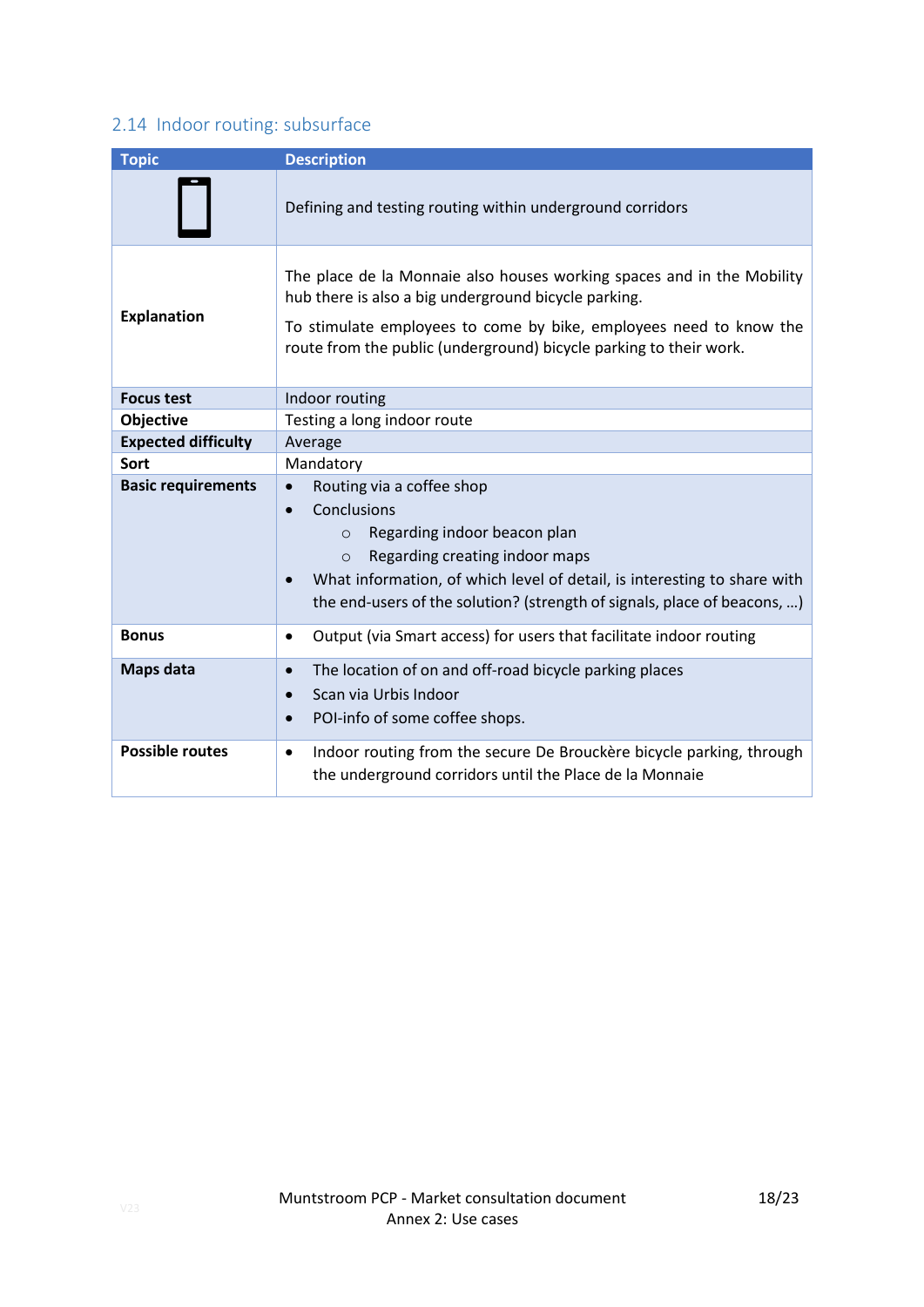## <span id="page-18-0"></span>2.15 Indoor routing: building

| <b>Topic</b>               | <b>Description</b>                                                                                                                                                                                                                                                                                                                                                                          |  |  |
|----------------------------|---------------------------------------------------------------------------------------------------------------------------------------------------------------------------------------------------------------------------------------------------------------------------------------------------------------------------------------------------------------------------------------------|--|--|
|                            | Defining and testing routing within underground corridors                                                                                                                                                                                                                                                                                                                                   |  |  |
| <b>Focus test</b>          | Indoor routing                                                                                                                                                                                                                                                                                                                                                                              |  |  |
| <b>Objective</b>           | Get an overview of challenges when using the Muntstroom solution for<br>indoor routing in a private building                                                                                                                                                                                                                                                                                |  |  |
| <b>Expected difficulty</b> | Low                                                                                                                                                                                                                                                                                                                                                                                         |  |  |
| Sort                       | Nice-to-have                                                                                                                                                                                                                                                                                                                                                                                |  |  |
| <b>Basic requirements</b>  | Routing of a person<br>$\bullet$<br>Allow the introduction of new objects on the maps<br>$\bullet$<br>Conclusions<br>$\bullet$<br>Regarding indoor beacon plan<br>$\circ$<br>Regarding creating indoor maps<br>$\circ$<br>What information, of which level of detail, is interesting to share with<br>$\circ$<br>the end-users of the solution? (strength of signals, place of beacon,<br>) |  |  |
| <b>Bonus</b>               | Output (via Smart access) for users that facilitate indoor routing<br>$\bullet$                                                                                                                                                                                                                                                                                                             |  |  |
| <b>Typical objects</b>     | Scan via Urbis Indoor<br>$\bullet$<br><b>Internal POI</b>                                                                                                                                                                                                                                                                                                                                   |  |  |
| <b>Possible routes</b>     | Route a person in a wheelchair via the locker room of the opera to her<br>$\bullet$<br>reserved seat for PRM (Indoor)<br>Route a student from the entrance of Muntpunt to her reserved study<br>$\bullet$<br>space (Indoor)<br>Route a visitor of the Dominican, via the receipt of the meeting, towards<br>$\bullet$<br>the event space in the Dominican hotel (Indoor)                    |  |  |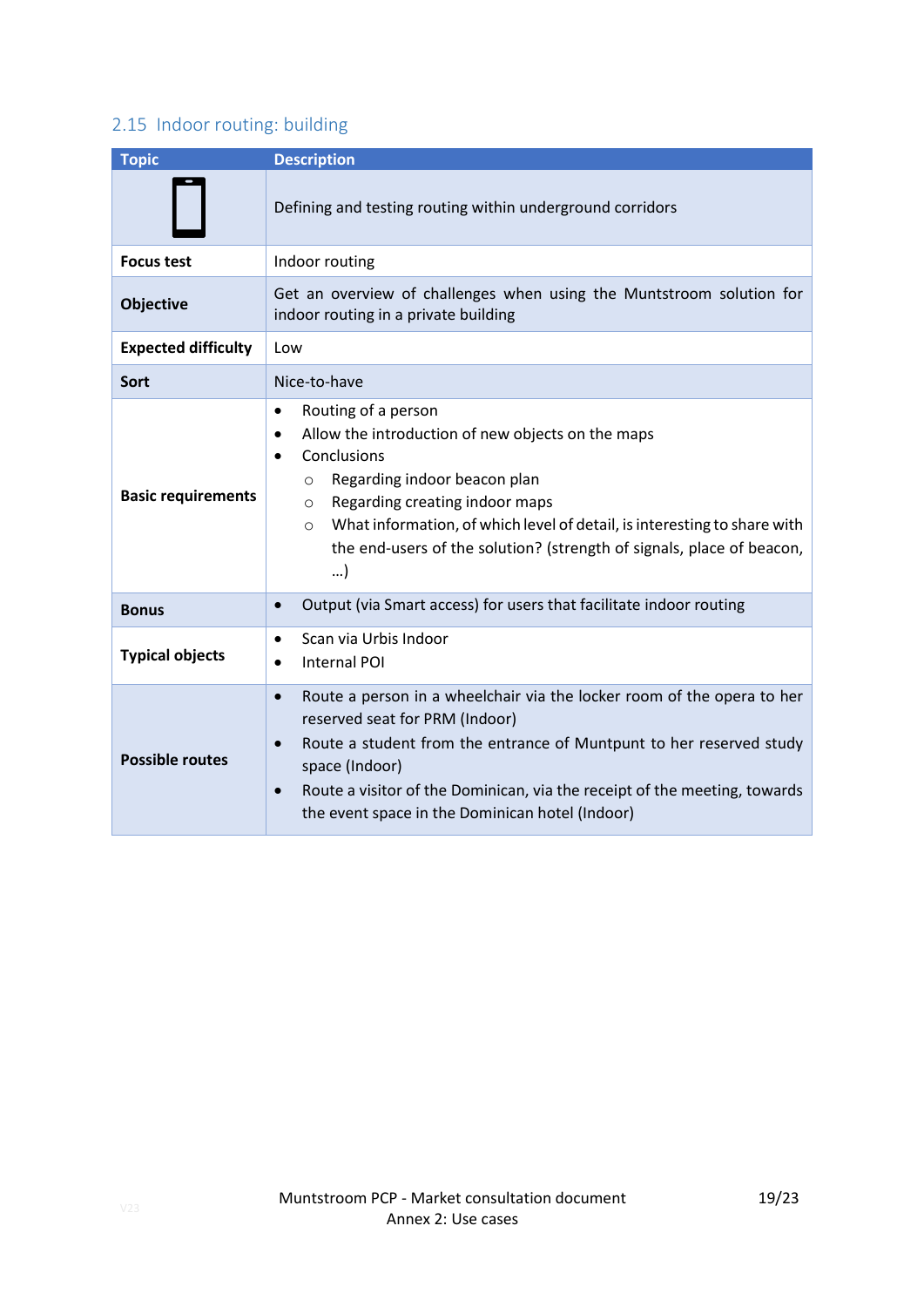### <span id="page-19-0"></span>2.16 Smart access

| <b>Topic</b>                  | <b>Description</b>                                                                                                                                                                                                                                                                                                                                                            |  |  |  |
|-------------------------------|-------------------------------------------------------------------------------------------------------------------------------------------------------------------------------------------------------------------------------------------------------------------------------------------------------------------------------------------------------------------------------|--|--|--|
|                               | Testing the technologies for supporting different business models.                                                                                                                                                                                                                                                                                                            |  |  |  |
| <b>Explanation</b>            | Because of several reasons (e.g. Open Data regulation, valorisation public data,<br>business case of the Muntstroom solution) having a Smart Access to Closed,<br>Shared and Open Data, see the figure below, is essential for the desired solution.                                                                                                                          |  |  |  |
| <b>Objective</b>              | Show a combination of different levels of access per sort output<br>$\bullet$<br>Elaborate possible privacy issues                                                                                                                                                                                                                                                            |  |  |  |
| <b>Expected</b><br>difficulty | High                                                                                                                                                                                                                                                                                                                                                                          |  |  |  |
| <b>Sort</b>                   | Mandatory                                                                                                                                                                                                                                                                                                                                                                     |  |  |  |
| <b>Basic</b><br>requirements  | Closed data: access of a "full" user<br>Access to its own raw sensor data<br>$\bigcap$<br>Access to the, less detailed, aggregated sensor data<br>$\circ$<br>Access to the maps and graphics<br>$\circ$<br>Shared data: access for a 3 different sort of users<br>Open Data: access of a standard user<br>$\bullet$<br>Access for a user that facilitates indoor routing<br>٠ |  |  |  |
| <b>Bonus</b>                  | Closed data:<br>$\bullet$<br>access for a public organisation that has a critical security role<br>$\Omega$<br>access for an owner of a chain of stores (combination of data from at<br>$\Omega$<br>least two stores, at different places)<br>Shared data: access for 5 different sort of users<br>Elaborate governance issues for the solution + recommendations             |  |  |  |



*Figure 3: Different business models for data (Source: Agoria white paper Data (2018)*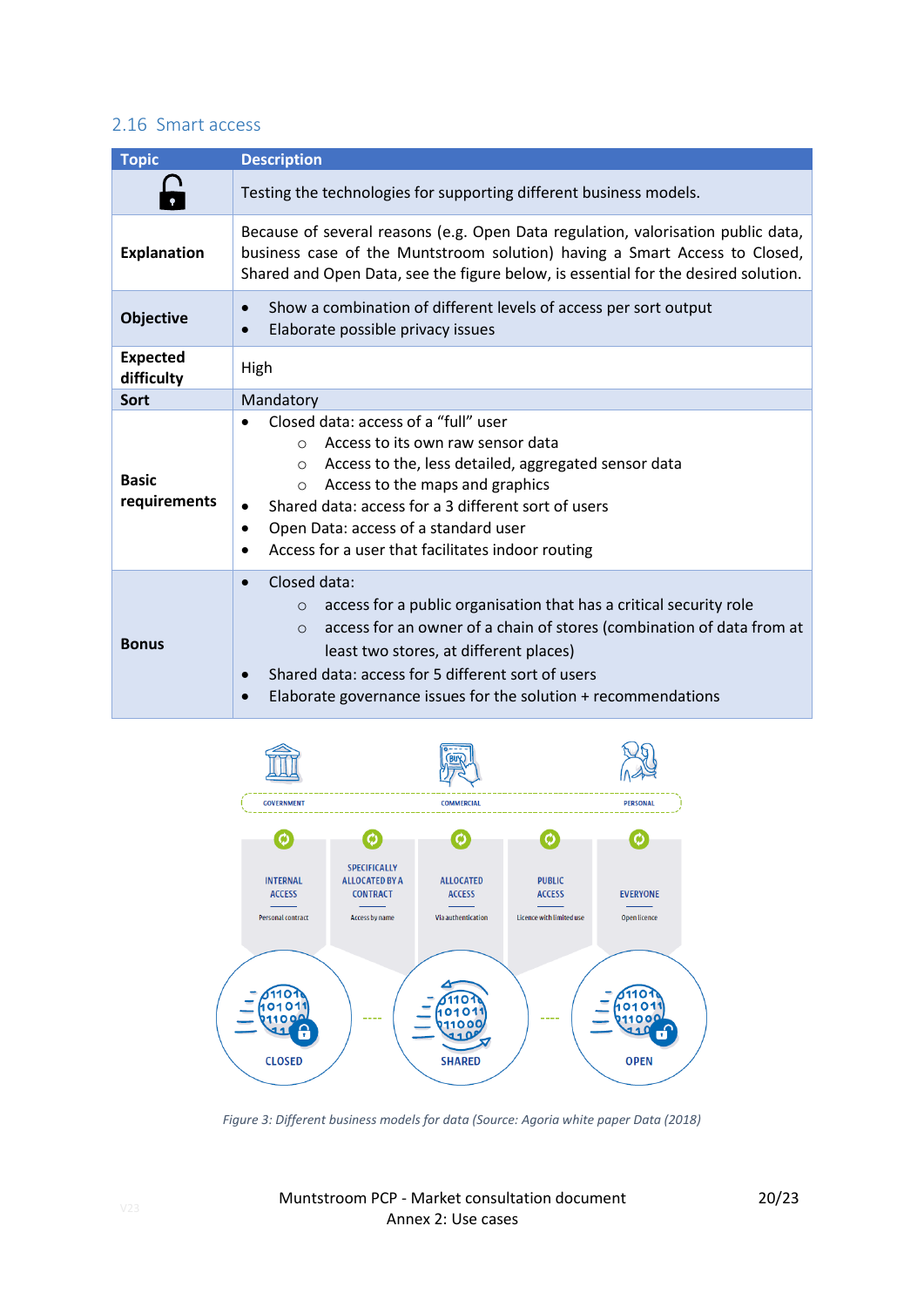## <span id="page-20-0"></span>Annex: Public Life Data Protocol

To support policy development on pedestrians and PRM and taking effective measures, the Public Buyers would like the collected data to be structured in accordance with the Public Life Data Protocol  $(2017)^{17}$  of the Gehl Institute.

The Public Life Data Protocol describes a set of metrics that are important to the understanding of public life—people moving and staying in public space—and aims to establish a common format for the collection and storage of such data. See e.g. the figure and table below.

**<sup>.</sup>** <sup>17</sup> <https://gehlpeople.com/tools/public-life-data-protocol-beta/>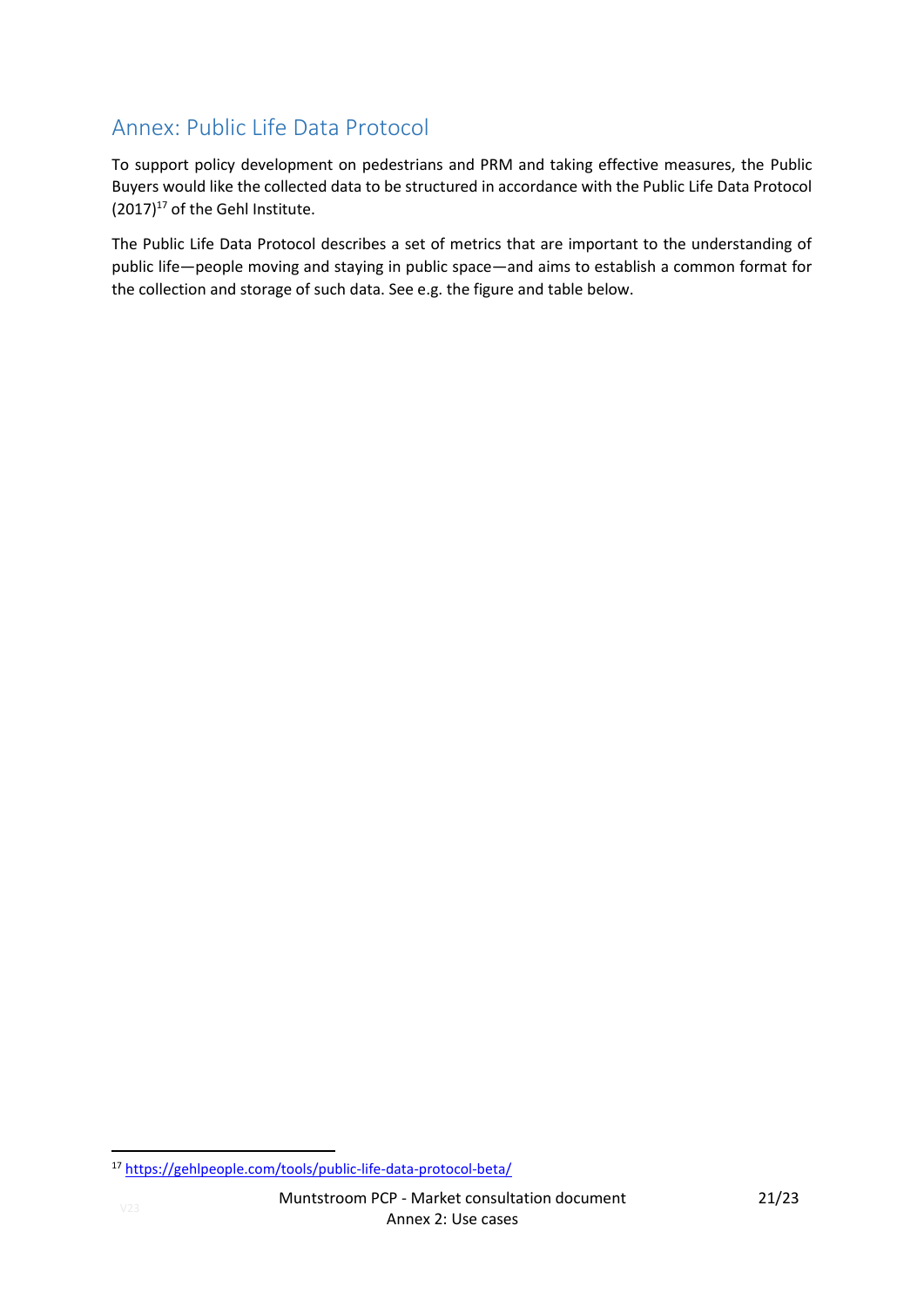#### **GENDER**

Applies to people staying and moving



#### **Example Questions:**

Do all genders feel equally invited?

Are the planned activities in accordance with the users of the place?

Do gender minorities choose to walk in public at night?

#### **POSTURE**

Applies to people staying



#### **Example Questions:**

Do people feel comfortable lying down and sitting within the space?

Are there invitations for people to rest?

How do people use the urban furniture and other elements within the space?

#### **AGE** Applies to people staying and moving



#### **Example Questions:**

**ACTIVITIES** 

How many children visit this place?

Do the people on the street match the census data for the area?

Do the elderly have adequate facilities to spend time outside?

Applies to people staying and moving



#### **Example Questions:**

Are people engaged in a single activity or multiple activities?

Are the activities that people spend time doing optional or necessary? What is the diversity of activities?



#### **Example Questions:**

a street section?

**MODE** 

What is the detailed mode-split across

Applies to people moving

Is the street of the right width and

surface type for the users?

How many people move through the space at night?

#### **OBJECTS**

Applies to people staying and moving



#### **Example Questions:**

How many of the pedestrians are also walking a dog?

Do people carry their own chairs or blankets into the space? Are bicyclists wearing helmets?

Applies to people staying and moving

**GROUPS** 



#### **Example Questions:**

How sociable are the people staying within this place?

Does the urban furniture provide opportunities for groups to meet?

Do people need space to walk in pairs?

#### **GEOTAG**

Applies to people staying



#### **Example Questions:**

Which corners of the space are more popular for people to spend time in?

Are some kinds of urban furniture more popular than others?

What is the impact of shade and sun?

*Figure 4 : Public Life survey components Source : Public Life Data Protocol (Gehl Institute, 2017)*

Muntstroom PCP - Market consultation document Annex 2: Use cases